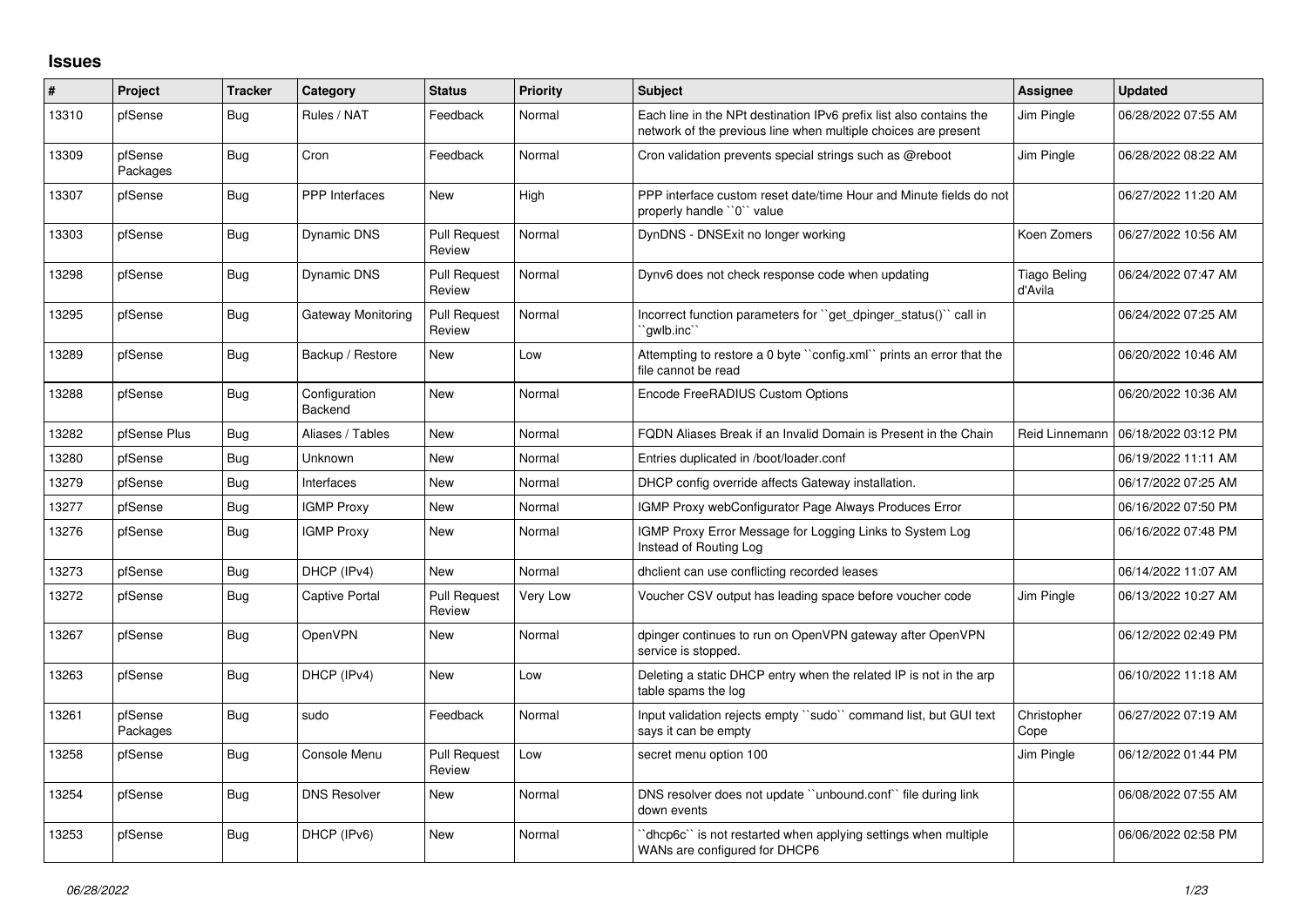| #     | Project             | <b>Tracker</b> | Category              | <b>Status</b>                 | <b>Priority</b> | Subject                                                                                                                                        | <b>Assignee</b>     | <b>Updated</b>      |
|-------|---------------------|----------------|-----------------------|-------------------------------|-----------------|------------------------------------------------------------------------------------------------------------------------------------------------|---------------------|---------------------|
| 13252 | pfSense             | Bug            | Upgrade               | New                           | Normal          | reduce frequency of php-fpm socket connection attempts from<br>check_reload_status                                                             |                     | 06/12/2022 11:11 AM |
| 13249 | pfSense             | <b>Bug</b>     | Console Menu          | New                           | Normal          | Running playback comands multiple times results in PHP error                                                                                   |                     | 06/06/2022 07:02 AM |
| 13247 | pfSense<br>Packages | <b>Bug</b>     | open-vm-tools         | New                           | Low             | Open-VM-Tools service actions do not work                                                                                                      |                     | 06/05/2022 07:09 PM |
| 13243 | pfSense             | <b>Bug</b>     | OpenVPN               | <b>Pull Request</b><br>Review | Normal          | OpenVPN status for multi-user VPN shows info icon to display<br>RADIUS rules when there are none to display                                    | Marcos<br>Mendoza   | 06/19/2022 05:53 PM |
| 13240 | pfSense             | <b>Bug</b>     | Rules / NAT           | New                           | Normal          | User is forced to pick an NPt destination IPv6 prefix length even<br>when choosing a drop-down entry which contains a defined prefix<br>length | Jim Pingle          | 06/28/2022 07:18 AM |
| 13237 | pfSense             | Bug            | DHCP (IPv6)           | New                           | Normal          | dhcp6c script cannot be executed safely                                                                                                        |                     | 06/01/2022 11:20 AM |
| 13233 | pfSense Plus        | Bug            | OpenVPN               | Feedback                      | Normal          | OpenVPN DCO connection fails with Auth Digest Algorithm set to<br><b>SHA512</b>                                                                |                     | 05/31/2022 03:39 PM |
| 13228 | pfSense             | <b>Bug</b>     | Interfaces            | New                           | Normal          | Recovering interface gateway may not be added back into gateway<br>groups and rules when expected                                              | Jim Pingle          | 05/28/2022 01:14 PM |
| 13226 | pfSense             | Bug            | <b>Captive Portal</b> | Confirmed                     | Normal          | Captive Portal doesn't disconnect established OpenVPN link                                                                                     | Reid Linnemann      | 05/30/2022 10:38 AM |
| 13225 | pfSense             | <b>Bug</b>     | Interfaces            | New                           | Normal          | Bridges with QinQ interfaces not properly set up at boot                                                                                       | <b>Viktor Gurov</b> | 05/27/2022 08:19 AM |
| 13224 | pfSense             | <b>Bug</b>     | <b>Notifications</b>  | New                           | Normal          | Email notification flood when UPS (NUT) and WAN send<br>notifications                                                                          |                     | 05/27/2022 01:58 AM |
| 13222 | pfSense             | Bug            | UPnP/NAT-PMP          | New                           | Normal          | CARP IP does not listen for NAT-PMP packets                                                                                                    |                     | 05/26/2022 02:28 PM |
| 13218 | pfSense             | <b>Bug</b>     | Interfaces            | <b>Pull Request</b><br>Review | Normal          | GIF-based interface MTU is assigned to parent interface on boot<br>when parent interface is a LAGG                                             | <b>Viktor Gurov</b> | 05/27/2022 05:25 AM |
| 13217 | pfSense             | <b>Bug</b>     | DHCP (IPv4)           | New                           | Normal          | dhclient using default pid file location which does not exist                                                                                  | <b>Viktor Gurov</b> | 05/26/2022 08:09 AM |
| 13215 | pfSense             | Bug            | <b>Captive Portal</b> | Assigned                      | Normal          | Allowed MAC/IP/Hostname traffic counts for authorized users                                                                                    | Reid Linnemann      | 05/31/2022 05:31 PM |
| 13214 | pfSense<br>Packages | <b>Bug</b>     | node_exporter         | <b>Pull Request</b><br>Review | Normal-package  | AttributeError: 'NoneType' object has no attribute 'text'                                                                                      | lan Grindley        | 05/25/2022 08:20 AM |
| 13209 | pfSense<br>Packages | Bug            | pfBlockerNG           | New                           | Low             | Parsing Filter log by pfBlockerNG creates IP Block log with<br>Source/Destination mixed up or wrong Direcion                                   | Viktor Gurov        | 05/25/2022 03:50 AM |
| 13206 | pfSense Plus        | <b>Bug</b>     | Hardware / Drivers    | New                           | Normal          | SG-3100 LED GPIO hangs                                                                                                                         |                     | 06/11/2022 07:01 PM |
| 13202 | pfSense<br>Packages | Bug            | pfBlockerNG           | New                           | Normal          | Missing Protocols on IP Feed Groups Advanced Inbound/Outbound<br><b>Firewall Rule settings</b>                                                 |                     | 05/23/2022 08:58 AM |
| 13194 | pfSense<br>Packages | Bug            | pfBlockerNG           | New                           | Normal          | Remove dead Malc0de feed                                                                                                                       |                     | 05/23/2022 05:16 AM |
| 13180 | pfSense<br>Packages | <b>Bug</b>     | pfBlockerNG           | New                           | High            | High CPU Utilization with pfb filter Isince PfBlockerNG update to<br>devel 3.1.0 4                                                             |                     | 06/14/2022 08:00 AM |
| 13167 | pfSense             | Bug            | Dynamic DNS           | New                           | Normal          | phpDynDNS: DigitalOcean ddns update fails (bad request, invalid<br>character '-' in request id)                                                |                     | 06/16/2022 09:30 PM |
| 13158 | pfSense             | Bug            | Web Interface         | New                           | Normal          | Input validation error when applying limiter changes                                                                                           |                     | 05/14/2022 05:32 PM |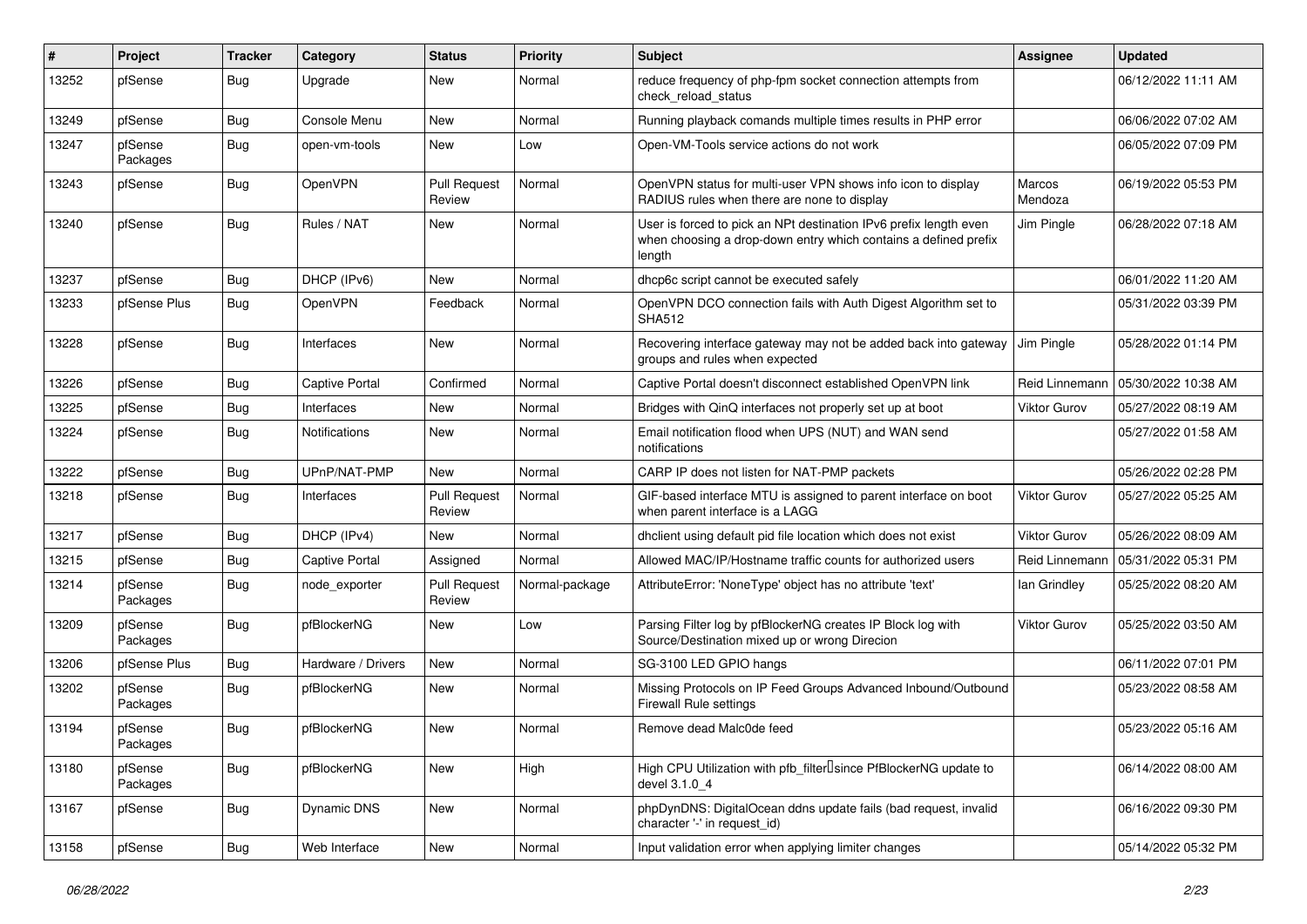| #     | Project             | <b>Tracker</b> | Category                 | <b>Status</b> | <b>Priority</b> | Subject                                                                                                                                 | <b>Assignee</b>       | <b>Updated</b>      |
|-------|---------------------|----------------|--------------------------|---------------|-----------------|-----------------------------------------------------------------------------------------------------------------------------------------|-----------------------|---------------------|
| 13154 | pfSense<br>Packages | Bug            | pfBlockerNG              | Confirmed     | Normal          | pfBlocker causing excessive CPU load                                                                                                    |                       | 06/14/2022 01:14 PM |
| 13144 | pfSense             | <b>Bug</b>     | Rules / NAT              | New           | Very Low        | Firewall rule entries can get out of sync when entries are deleted<br>while other administrators are editing entries simultaneously     |                       | 05/10/2022 07:26 AM |
| 13141 | pfSense<br>Packages | Bug            | squidguard               | New           | Normal          | wrong page squidguard block                                                                                                             |                       | 05/09/2022 05:33 PM |
| 13128 | pfSense<br>Packages | <b>Bug</b>     | Zabbix                   | New           | Normal          | Zabbix Agent 6: HA Server Setup                                                                                                         |                       | 05/05/2022 01:55 AM |
| 13115 | pfSense<br>Packages | Bug            | WireGuard                | Feedback      | Normal          | WireGuard panic due to KBI changes in "'udp tun func t()'"                                                                              | Christian<br>McDonald | 05/15/2022 10:47 AM |
| 13114 | pfSense<br>Packages | Bug            | <b>BIND</b>              | Feedback      | Normal          | BIND calls rndc in rc stop when named is not running                                                                                    | <b>Stuart Wyatt</b>   | 05/04/2022 12:41 PM |
| 13110 | pfSense             | <b>Bug</b>     | CARP                     | New           | Very Low        | changing CARP VIP address does not update outbound NAT<br>interface IP                                                                  |                       | 05/03/2022 02:52 PM |
| 13102 | pfSense             | <b>Bug</b>     | <b>IPsec</b>             | New           | Normal          | Deleting an IPSec tunnel doesn't destroy the SA (SADs/SPDs),<br>causes crash in status_ipsec.php                                        | <b>Viktor Gurov</b>   | 05/20/2022 01:07 PM |
| 13098 | pfSense<br>Packages | <b>Bug</b>     | haproxy                  | Feedback      | Low             | HAProxy Virtual IP broken link under Frontend setup                                                                                     |                       | 04/27/2022 08:35 AM |
| 13095 | pfSense<br>Packages | Bug            | Snort                    | Feedback      | Normal          | Snort VRT change in Shared Object Rules path name results in<br>failure to extract and update Snort Shared Object Rules when<br>enabled | <b>Bill Meeks</b>     | 04/25/2022 12:22 PM |
| 13093 | pfSense             | Bug            | Authentication           | In Progress   | Normal          | LDAP authentication fails with extended query and RFC2307 group<br>lookups enabled                                                      | Chris Linstruth       | 05/31/2022 07:20 AM |
| 13090 | pfSense             | <b>Bug</b>     | OpenVPN                  | <b>New</b>    | Normal          | OpenVPN: do not use legacy deprecated netbios settings                                                                                  | Jim Pingle            | 04/22/2022 11:19 AM |
| 13089 | pfSense             | Bug            | OpenVPN                  | New           | Normal          | OpenVPN: fix some netbios options were preserved even if teh<br>Netbios option was unchecked                                            | Jim Pingle            | 04/22/2022 11:06 AM |
| 13088 | pfSense             | Bug            | OpenVPN                  | New           | Normal          | OpenVPN Client Overrides: properly hide/show form fields                                                                                | Jim Pingle            | 06/08/2022 09:15 AM |
| 13087 | pfSense             | <b>Bug</b>     | <b>OpenVPN</b>           | New           | Normal          | OpenVPN Server: hide WINS servers list when netbios option is<br>unchecked while WINS servers is checked                                |                       | 04/22/2022 10:29 AM |
| 13076 | pfSense             | <b>Bug</b>     | Gateway Monitoring       | New           | Normal          | Marking a gateway as down does not affect IPsec entries using<br>gateway groups                                                         |                       | 06/03/2022 10:32 AM |
| 13074 | pfSense Plus        | <b>Bug</b>     | Cryptographic<br>Modules | New           | Normal          | AES-GCM with SafeXcel on Netgate 2100 causes MBUF overload                                                                              |                       | 06/12/2022 11:14 AM |
| 13073 | pfSense<br>Packages | I Bug          | Squid                    | <b>New</b>    | Normal          | ClamAV - clamd dies with high CPU load and thus the C-ICAP of<br>squid-reverse proxy causes http:500 errors                             |                       | 04/19/2022 05:38 AM |
| 13068 | pfSense             | <b>Bug</b>     | Aliases / Tables         | New           | Normal          | Error loading rules when URL Table IPs content is empty                                                                                 |                       | 04/17/2022 09:07 PM |
| 13067 | pfSense             | <b>Bug</b>     | <b>FilterDNS</b>         | New           | Normal          | filterdns resolve interval is twice the intended value                                                                                  |                       | 04/17/2022 07:45 PM |
| 13053 | pfSense<br>Packages | <b>Bug</b>     | <b>ACME</b>              | New           | Normal          | LoopiaAPI error handling                                                                                                                |                       | 05/05/2022 10:58 AM |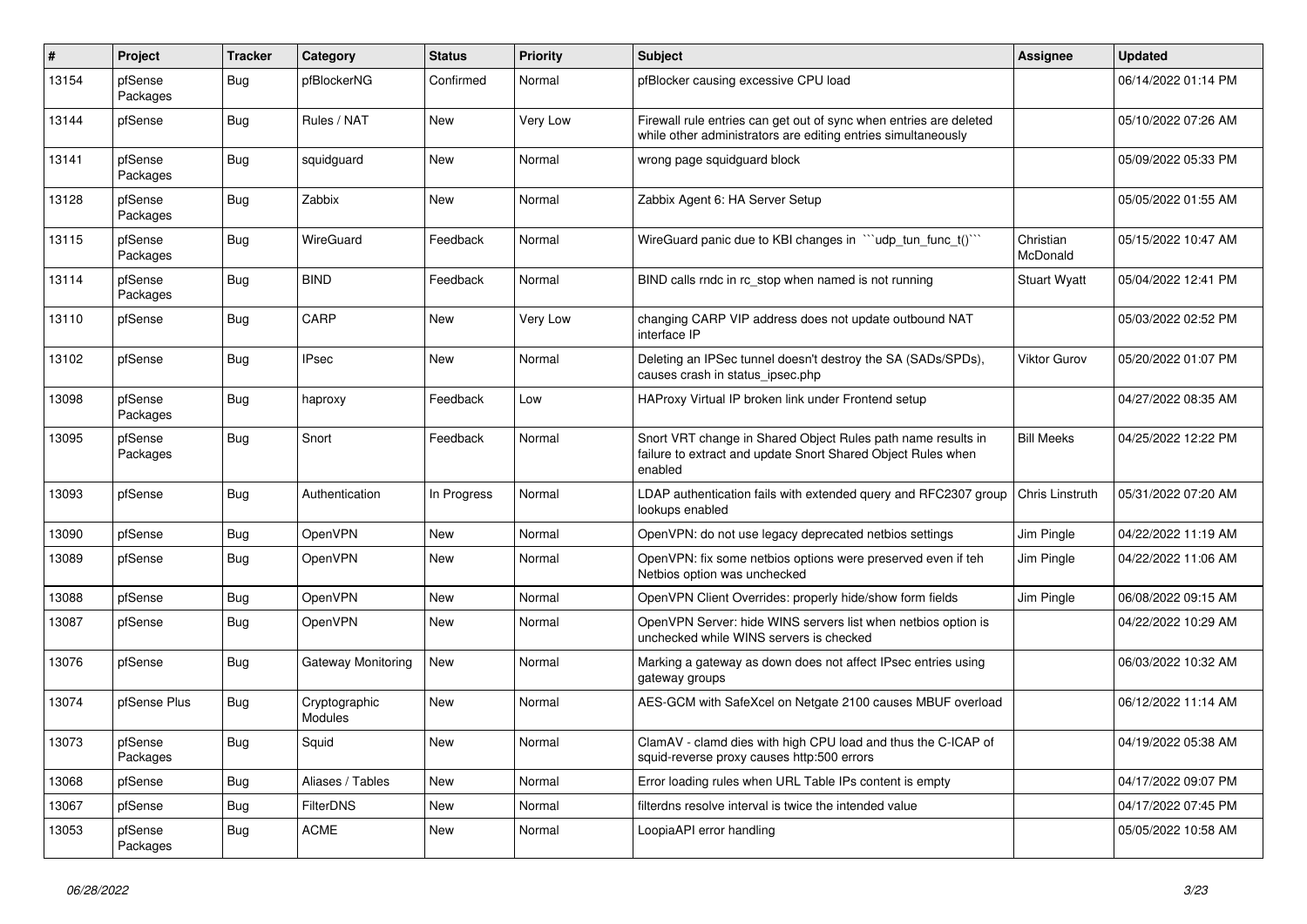| #     | Project             | <b>Tracker</b> | Category                        | <b>Status</b>                 | <b>Priority</b> | <b>Subject</b>                                                                                                     | <b>Assignee</b>     | <b>Updated</b>      |
|-------|---------------------|----------------|---------------------------------|-------------------------------|-----------------|--------------------------------------------------------------------------------------------------------------------|---------------------|---------------------|
| 13051 | pfSense             | Bug            | <b>Traffic Shaper</b><br>(ALTQ) | New                           | Normal          | Firewall traffic shaper by interface selection unknow                                                              |                     | 04/12/2022 07:03 AM |
| 13046 | pfSense             | <b>Bug</b>     | Rules / NAT                     | New                           | Normal          | Floating rule applied to IPv6 interface with a SLAAC DHCPv6<br>gateway reports error on boot                       |                     | 04/11/2022 09:50 AM |
| 13045 | pfSense<br>Packages | <b>Bug</b>     | WireGuard                       | <b>New</b>                    | Normal          | Firewall floating rules ignore WireGuard traffic                                                                   |                     | 04/11/2022 09:40 AM |
| 13043 | pfSense<br>Packages | <b>Bug</b>     | WireGuard                       | New                           | Normal          | OSPF over Wireguard interface doesn't populate neighbors after<br>reboot                                           |                     | 04/11/2022 09:22 AM |
| 13034 | pfSense<br>Packages | <b>Bug</b>     | Zabbix                          | Feedback                      | Normal          | Zabbix6 Agent and Proxy fail to set the PSK from the web GUI in<br>its conf files                                  | <b>Viktor Gurov</b> | 04/06/2022 11:59 AM |
| 13022 | pfSense<br>Packages | <b>Bug</b>     | haproxy                         | Feedback                      | Normal          | HAProxy - Sub Frontends ignore Client verification CA certificates                                                 |                     | 04/06/2022 12:55 PM |
| 13018 | pfSense<br>Packages | <b>Bug</b>     | pfBlockerNG                     | <b>New</b>                    | Normal          | TLD and DNSBL Safesearch DOH conflict disables TLD block<br>when conflicting DOH FQDN is deselected or whitelisted |                     | 04/01/2022 05:59 PM |
| 13014 | pfSense             | <b>Bug</b>     | <b>IPsec</b>                    | <b>New</b>                    | Normal          | Charon.vici can get in a bad state                                                                                 | Mateusz Guzik       | 05/24/2022 05:05 PM |
| 13003 | pfSense             | <b>Bug</b>     | Hardware / Drivers              | <b>New</b>                    | Normal          | Malicious Driver Detection event on ixl driver                                                                     |                     | 06/25/2022 05:00 PM |
| 13000 | pfSense             | <b>Bug</b>     | <b>IPsec</b>                    | New                           | Low             | IPsec AES-GCM encryption algorithm "Key Length" field should be<br>labeled "ICV Length"                            |                     | 03/30/2022 07:40 AM |
| 12982 | pfSense<br>Packages | <b>Bug</b>     | FreeRADIUS                      | <b>New</b>                    | Normal          | FreeRadius RadReply table entries missing from pf                                                                  |                     | 06/19/2022 05:38 PM |
| 12979 | pfSense<br>Packages | <b>Bug</b>     | Snort                           | <b>Pull Request</b><br>Review | High            | Snort Rules Update Process Using Deprecated FreeBSD<br><b>Subdirectory Name</b>                                    | <b>Bill Meeks</b>   | 03/24/2022 09:02 AM |
| 12974 | pfSense Plus        | Bug            | Installer                       | New                           | Normal          | Typing anything into 1100/2100 recovery installer causes process<br>to stop                                        |                     | 06/05/2022 04:10 PM |
| 12965 | pfSense<br>Packages | <b>Bug</b>     | <b>FRR</b>                      | <b>Pull Request</b><br>Review | Normal          | FRR BFD peer configuration is handled incorrectly in some cases                                                    | Viktor Gurov        | 03/22/2022 08:04 AM |
| 12960 | pfSense             | Bug            | Installer                       | New                           | Normal          | VGA installer image defaults to serial console, serial console is<br>default in GUI settings                       |                     | 05/10/2022 03:19 PM |
| 12959 | pfSense             | <b>Bug</b>     | DHCP (IPv4)                     | Feedback                      | Normal          | dhcplease process wrongly update host file if client-hostname is<br>empty                                          |                     | 03/28/2022 10:26 AM |
| 12956 | pfSense<br>Packages | <b>Bug</b>     | Suricata                        | Confirmed                     | Normal          | suricata fails to use pcre in SID management (e.g. dropsid.conf)                                                   |                     | 04/05/2022 12:52 PM |
| 12951 | pfSense<br>Packages | <b>Bug</b>     | <b>FRR</b>                      | Feedback                      | Normal          | FRR cannot remove IPv6 routes                                                                                      |                     | 03/22/2022 09:24 PM |
| 12950 | pfSense             | <b>Bug</b>     | Routing                         | New                           | Normal          | OpenVPN as default gateway does not get set at boot time                                                           |                     | 04/09/2022 05:46 PM |
| 12947 | pfSense             | <b>Bug</b>     | DHCP (IPv6)                     | <b>Pull Request</b><br>Review | Normal          | DHCP6 client does not take any action if the interface IPv6 address<br>changes during renewal                      |                     | 06/27/2022 07:31 AM |
| 12942 | pfSense             | Bug            | Gateways                        | New                           | Normal          | Code to kill states for old gateway when reconnecting an interface<br>is incorrect                                 | Jim Pingle          | 03/22/2022 01:25 PM |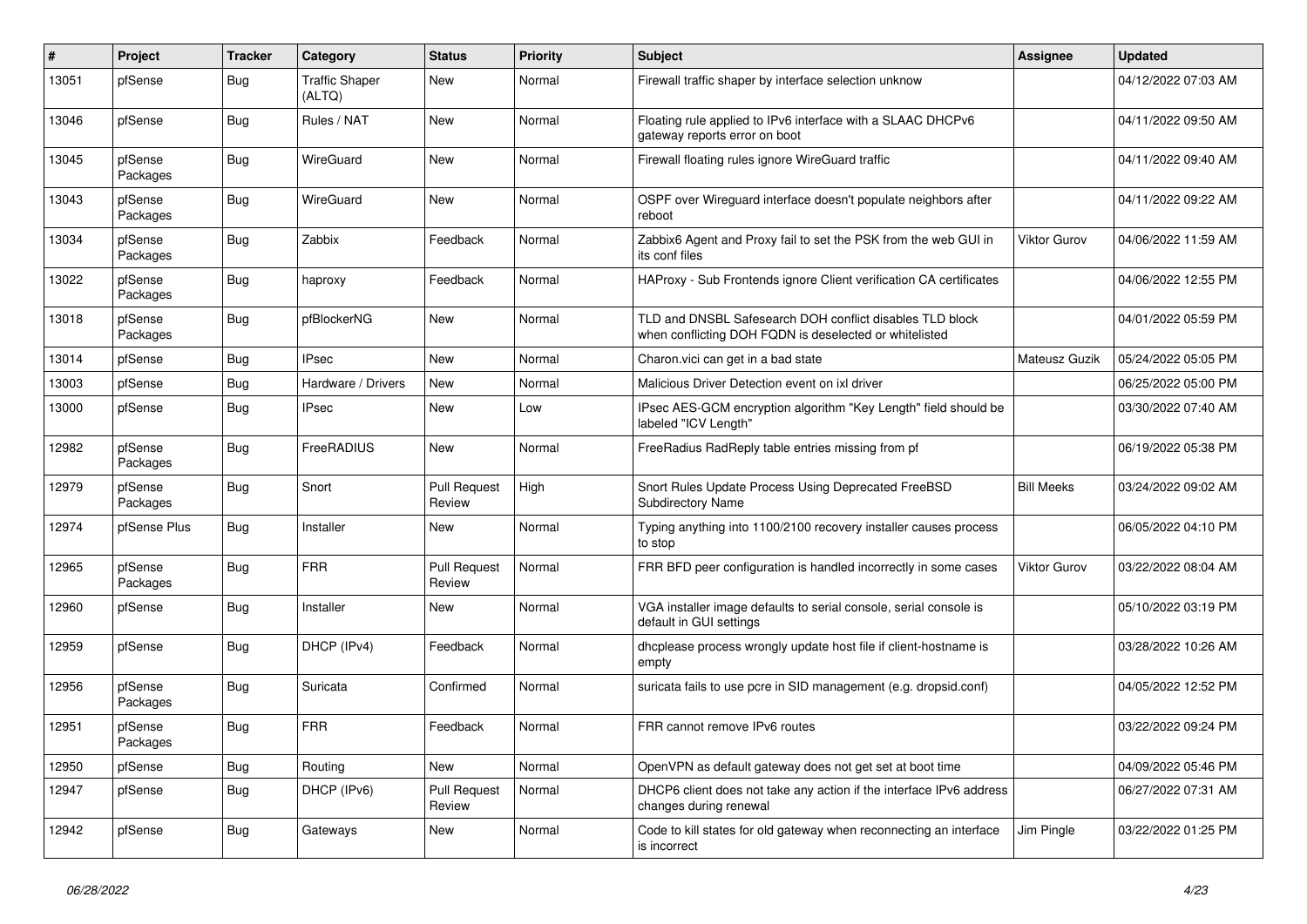| $\vert$ # | Project             | <b>Tracker</b> | Category                                 | <b>Status</b>                 | <b>Priority</b> | <b>Subject</b>                                                                                        | Assignee              | <b>Updated</b>      |
|-----------|---------------------|----------------|------------------------------------------|-------------------------------|-----------------|-------------------------------------------------------------------------------------------------------|-----------------------|---------------------|
| 12938     | pfSense             | Bug            | IPv6 Router<br>Advertisements<br>(RADVD) | <b>New</b>                    | Normal          | MaxRtrAdvInterval would allow stale DNS servers to be deleted<br>faster                               |                       | 03/12/2022 09:37 AM |
| 12927     | pfSense             | Bug            | <b>OpenVPN</b>                           | <b>New</b>                    | Normal          | OpenVPN with OCSP enabled allows connections with revoked<br>certificates                             |                       | 03/24/2022 08:22 AM |
| 12926     | pfSense             | <b>Bug</b>     | Interfaces                               | Feedback                      | Normal          | Changing LAGG type on CARP interfaces makes VIPs go to an<br>'init" State                             |                       | 03/10/2022 10:52 AM |
| 12924     | pfSense<br>Packages | Bug            | WireGuard                                | <b>New</b>                    | Normal          | DNS Resolver WireGuard ACL Inconsistency                                                              | Christian<br>McDonald | 04/10/2022 10:36 AM |
| 12922     | pfSense             | <b>Bug</b>     | DHCP (IPv4)                              | New                           | Normal          | Classless static routes received on DHCP WAN can override<br>chosen default gateway                   |                       | 03/28/2022 10:08 AM |
| 12920     | pfSense             | Bug            | Gateway Monitoring                       | <b>Pull Request</b><br>Review | Normal          | Gateway behavior differs when the gateway does not exist in<br>config.xml                             | <b>Viktor Gurov</b>   | 06/12/2022 01:27 PM |
| 12916     | pfSense<br>Packages | <b>Bug</b>     | pfBlockerNG                              | New                           | Normal          | pfBlockerNG-devel cron job does not trigger xmlrpc sync                                               | <b>Viktor Gurov</b>   | 04/11/2022 12:55 PM |
| 12907     | pfSense<br>Packages | <b>Bug</b>     | PIMD                                     | Feedback                      | Normal          | PIMD: Nonexistent interfaces should be hidden/disabled in<br>pimd.conf before bringing up the service |                       | 03/07/2022 03:51 PM |
| 12905     | pfSense             | Bug            | Web Interface                            | <b>New</b>                    | Normal          | Add VLAN Re-assignment to Import Interface Mismatch Wizard                                            |                       | 03/07/2022 08:05 AM |
| 12899     | pfSense<br>Packages | <b>Bug</b>     | Suricata                                 | New                           | Normal          | Suricata doesn't honor Pass List                                                                      |                       | 03/04/2022 01:22 PM |
| 12894     | pfSense Plus        | Bug            | Certificates                             | New                           | Low             | duplicating freshly created certificates through refreshing                                           |                       | 03/03/2022 02:35 PM |
| 12888     | pfSense             | <b>Bug</b>     | Rules / NAT                              | <b>New</b>                    | Normal          | pfSense sends un-NATed packets during OpenVPN startup                                                 |                       | 03/01/2022 03:13 PM |
| 12878     | pfSense             | <b>Bug</b>     | <b>Traffic Shaper</b><br>(ALTQ)          | Incomplete                    | Normal          | Traffic shaping by interface, route queue bandwidth inbound, out by<br>a large factor.                |                       | 06/06/2022 07:03 AM |
| 12877     | pfSense             | <b>Bug</b>     | <b>Dynamic DNS</b>                       | Feedback                      | Normal          | Cloudflare DynDNS fails to update more than two addresses                                             |                       | 05/29/2022 06:56 PM |
| 12875     | pfSense             | <b>Bug</b>     | Package System                           | <b>New</b>                    | Normal          | Import zabbix-agent6 and zabbix-proxy6 from FreeBSD Ports                                             |                       | 05/28/2022 06:50 PM |
| 12869     | pfSense<br>Packages | Bug            | <b>BIND</b>                              | Feedback                      | Normal          | Bind DNS Package AAAA filtering Broken on new ZFS Installs                                            | Viktor Gurov          | 03/09/2022 12:38 PM |
| 12857     | pfSense             | Bug            | Gateways                                 | <b>New</b>                    | Normal          | Firewall gateway goes away when making changes to Bridge0<br>device                                   |                       | 02/27/2022 11:20 AM |
| 12853     | pfSense             | <b>Bug</b>     | <b>NAT Reflection</b>                    | Feedback                      | High            | Network Address Translation - Pure NAT pfsense freeze after<br>reboot                                 |                       | 02/22/2022 08:40 AM |
| 12850     | pfSense             | <b>Bug</b>     | Routing                                  | <b>New</b>                    | Low             | Console error during boot: "route: route has not been found"                                          |                       | 02/22/2022 08:27 AM |
| 12849     | pfSense             | Bug            | <b>Operating System</b>                  | New                           | Normal          | pfsync kernel crash on reboot                                                                         | Mateusz Guzik         | 02/22/2022 02:02 PM |
| 12845     | pfSense<br>Packages | Bug            | softflowd                                | New                           | Normal          | softflowd wrong vlan tag                                                                              |                       | 02/21/2022 10:40 AM |
| 12829     | pfSense             | Bug            | <b>Traffic Shaper</b><br>(Limiters)      | Feedback                      | Normal          | Dummynet kernel module fails to load after upgrade.                                                   |                       | 03/17/2022 09:26 AM |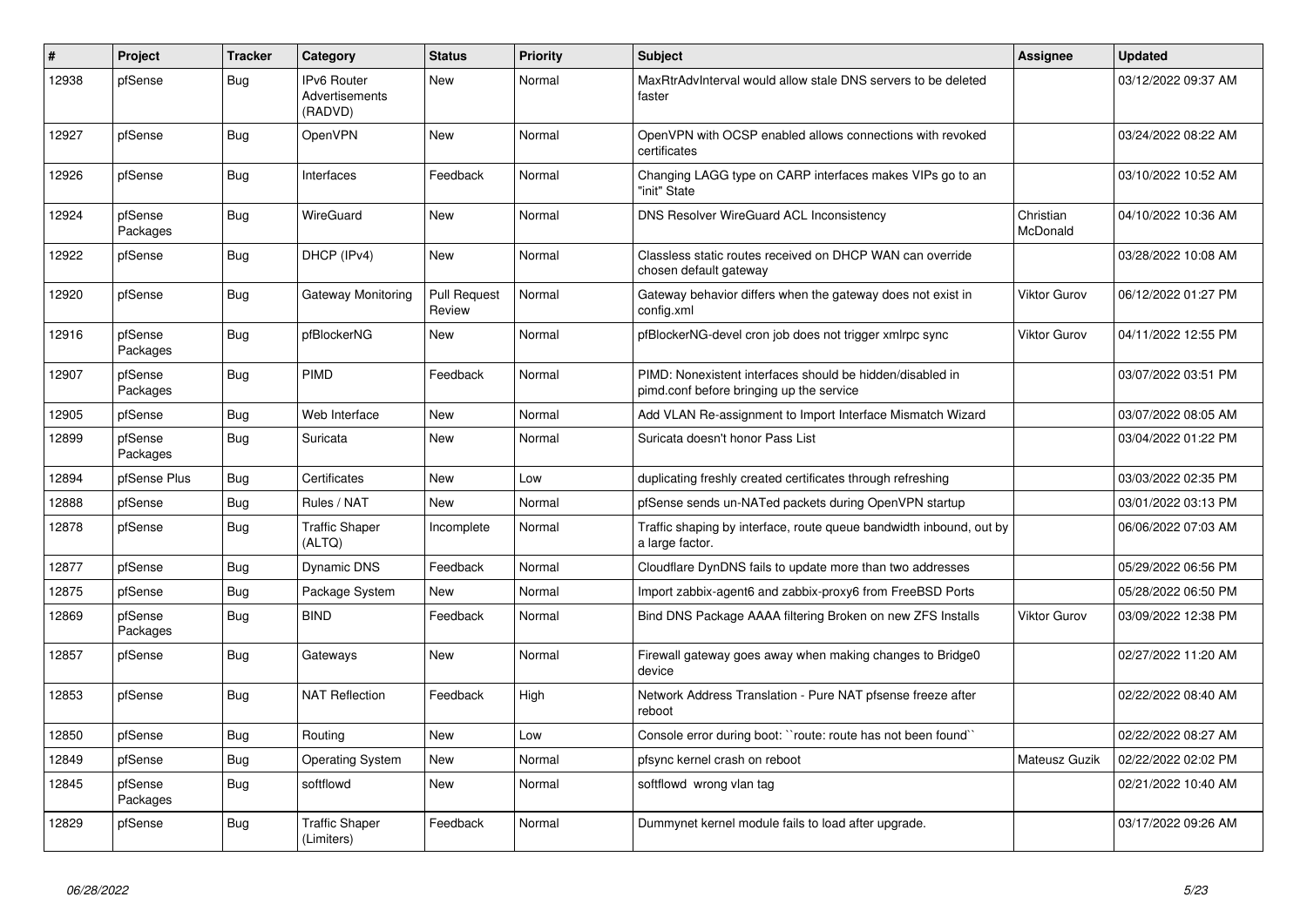| $\#$  | Project             | <b>Tracker</b> | Category              | <b>Status</b>                 | <b>Priority</b> | <b>Subject</b>                                                                                                                                                           | <b>Assignee</b>       | <b>Updated</b>      |
|-------|---------------------|----------------|-----------------------|-------------------------------|-----------------|--------------------------------------------------------------------------------------------------------------------------------------------------------------------------|-----------------------|---------------------|
| 12828 | pfSense             | <b>Bug</b>     | <b>Wireless</b>       | <b>New</b>                    | Normal          | pfSense keeps crashing (Fatal trap 12: page fault while in kernel<br>mode)                                                                                               |                       | 02/21/2022 07:55 AM |
| 12823 | pfSense             | Bug            | DHCP (IPv6)           | <b>New</b>                    | Normal          | Multiple DHCP6 WAN connections PPPoE interface 'defached'<br>status                                                                                                      |                       | 02/18/2022 05:39 AM |
| 12822 | pfSense<br>Packages | Bug            | pfBlockerNG           | <b>New</b>                    | Normal          | IPv4 Source ASN format not working                                                                                                                                       |                       | 02/18/2022 10:47 AM |
| 12811 | pfSense             | <b>Bug</b>     | Gateway Monitoring    | <b>New</b>                    | Normal          | Services are not restarted when PPP interfaces connect                                                                                                                   | Jim Pingle            | 05/31/2022 05:34 PM |
| 12797 | pfSense             | <b>Bug</b>     | UPnP/NAT-PMP          | <b>New</b>                    | Normal          | UPnP+STUN forms invalid outbound NAT rules using the external<br>address discovered from STUN                                                                            |                       | 02/15/2022 01:01 PM |
| 12796 | pfSense             | Bug            | Upgrade               | Confirmed                     | Normal          | 2.5.2 -> 2.6.0 upgrade segfaults if certain packages are installed.                                                                                                      |                       | 05/24/2022 07:43 AM |
| 12774 | pfSense             | <b>Bug</b>     | Backup / Restore      | <b>New</b>                    | Normal          | Picture widget image is not saved in backup                                                                                                                              |                       | 04/04/2022 04:48 AM |
| 12767 | pfSense<br>Packages | Bug            | Avahi                 | New                           | Normal          | Package radavahi-daemon does does not exist in current<br>pfSense version and it has been removed" message on pfSense<br>2.7 restore                                     |                       | 02/07/2022 11:28 AM |
| 12764 | pfSense             | Bug            | Gateways              | New                           | Normal          | VTI gateway status is pending after assigning the VTI interface                                                                                                          |                       | 02/07/2022 05:41 AM |
| 12762 | pfSense             | Bug            | <b>IPsec</b>          | <b>New</b>                    | Normal          | IPsec keep alive check ignores Child SA Start Action                                                                                                                     | <b>Viktor Gurov</b>   | 02/07/2022 11:21 AM |
| 12760 | pfSense<br>Packages | Bug            | <b>WireGuard</b>      | New                           | Normal          | Link-local addresses disallowed on Wireguard interfaces                                                                                                                  | Christian<br>McDonald | 02/07/2022 03:50 AM |
| 12759 | pfSense Plus        | <b>Bug</b>     | Package System        | <b>New</b>                    | Very Low        | Proprietary packages link to non-existant or non-public github<br>pages                                                                                                  |                       | 02/09/2022 10:43 AM |
| 12757 | pfSense             | Bug            | Diagnostics           | <b>Pull Request</b><br>Review | Very Low        | Clean up /etc/inc/filter.inc use of pfctl -F                                                                                                                             |                       | 05/17/2022 02:18 PM |
| 12751 | pfSense<br>Packages | Bug            | <b>FRR</b>            | New                           | Normal          | Improve FRR route restoration after gateway events                                                                                                                       |                       | 02/06/2022 11:07 PM |
| 12747 | pfSense             | <b>Bug</b>     | Logging               | New                           | Normal          | System log is filled by sshguard                                                                                                                                         |                       | 05/03/2022 03:08 AM |
| 12742 | pfSense<br>Packages | Bug            | FreeRADIUS            | Feedback                      | Normal          | freeRADIUS virtual-server-default: modules dailycounter,<br>monthlycounter, noreset counter, expire on login in authorize<br>section prevent virtual server from loading |                       | 03/01/2022 12:45 PM |
| 12740 | pfSense             | Bug            | FreeBSD               | Incomplete                    | Normal          | panic: esp input cb: Unexpected address family                                                                                                                           |                       | 01/27/2022 01:19 PM |
| 12737 | pfSense             | <b>Bug</b>     | Certificates          | <b>New</b>                    | Normal          | CApath is not defined by default in curl                                                                                                                                 |                       | 05/17/2022 02:30 PM |
| 12734 | pfSense             | <b>Bug</b>     | Web Interface         | Incomplete                    | Low             | Long hostname breaks DHCP leases layout                                                                                                                                  |                       | 01/31/2022 01:03 PM |
| 12732 | pfSense<br>Packages | <b>Bug</b>     | squidguard            | New                           | High            | Squid https filtering squidguard acl target list - erratic behaviour                                                                                                     |                       | 01/26/2022 09:11 AM |
| 12730 | pfSense             | Bug            | <b>Captive Portal</b> | New                           | Normal          | RADIUS accounting does not work if WAN is down                                                                                                                           |                       | 01/26/2022 05:13 AM |
| 12726 | pfSense             | Bug            | Authentication        | New                           | Normal          | LDAP select container button auto populate                                                                                                                               |                       | 01/25/2022 01:48 PM |
| 12720 | pfSense             | Bug            | Rules / NAT           | <b>Pull Request</b><br>Review | Normal          | Hide the "tag" field on non-floating tabs                                                                                                                                | <b>Viktor Gurov</b>   | 01/24/2022 03:11 PM |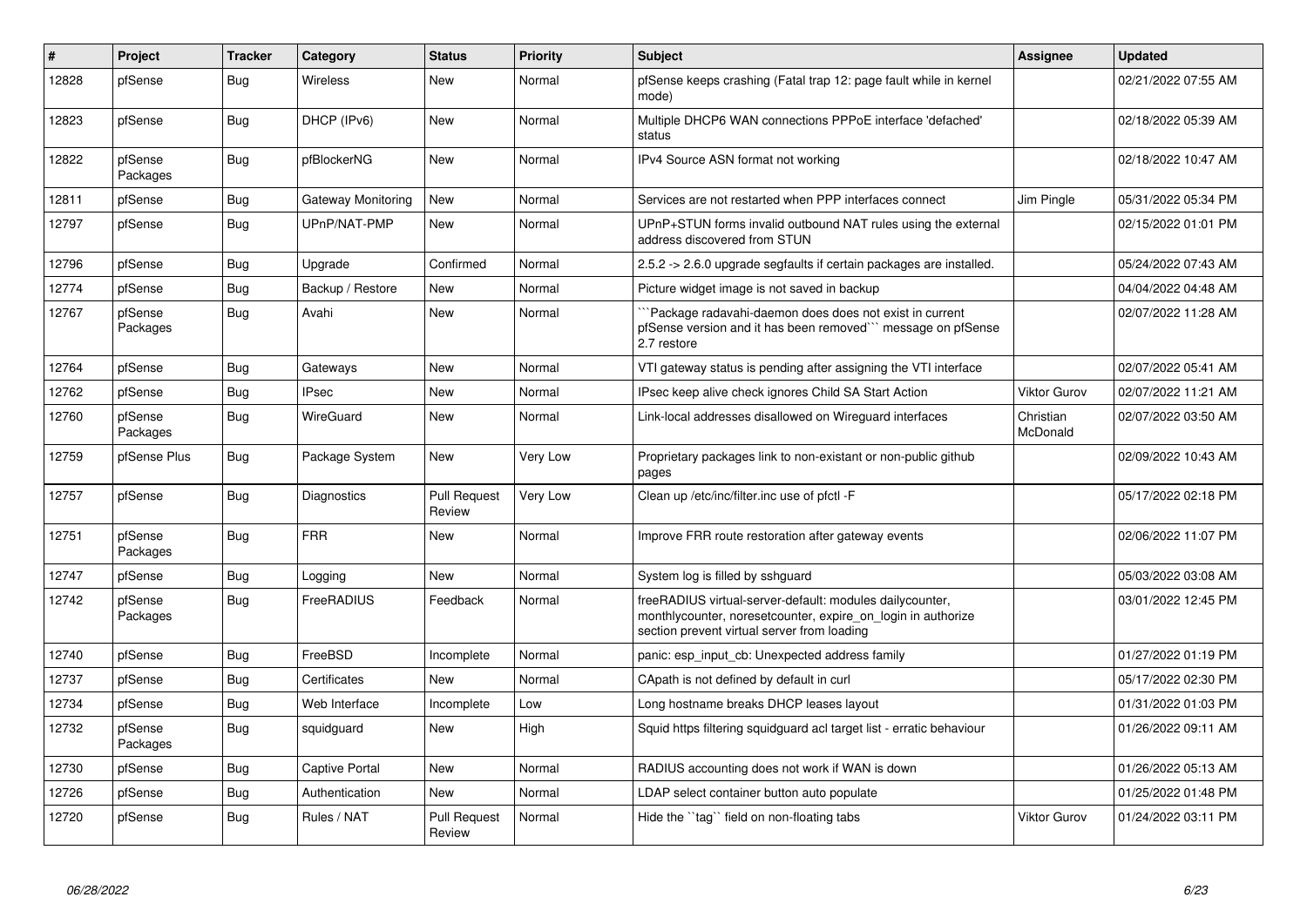| #     | Project             | <b>Tracker</b> | Category                | <b>Status</b>                 | <b>Priority</b> | Subject                                                                                                                | <b>Assignee</b>       | <b>Updated</b>      |
|-------|---------------------|----------------|-------------------------|-------------------------------|-----------------|------------------------------------------------------------------------------------------------------------------------|-----------------------|---------------------|
| 12715 | pfSense             | Bug            | Authentication          | New                           | Normal          | Long system startup time when LDAP is configured and<br>unavailable during startup.                                    | Christian<br>McDonald | 01/24/2022 05:50 AM |
| 12708 | pfSense             | Bug            | Aliases / Tables        | New                           | Normal          | alias with non resolving DNS entry breaks underlying pf table                                                          |                       | 02/20/2022 06:13 PM |
| 12706 | pfSense<br>Packages | Bug            | pfBlockerNG             | Feedback                      | Normal          | pfBlockerNG and unbound does not work after switching /var to<br>RAM disk                                              | <b>Viktor Gurov</b>   | 03/24/2022 10:47 AM |
| 12705 | pfSense             | Bug            | <b>IPsec</b>            | Incomplete                    | Normal          | ECDSA certificate does not work for IPSec VPN phase 1                                                                  |                       | 01/24/2022 03:22 PM |
| 12683 | pfSense<br>Packages | Bug            | Snort                   | Feedback                      | Normal          | snort get vpns list() does not include OpenVPN CSO                                                                     | <b>Viktor Gurov</b>   | 02/15/2022 10:47 AM |
| 12673 | pfSense             | Bug            | Dashboard               | <b>Pull Request</b><br>Review | Normal          | Firewall Logs Widget fails to update at intervals below 5 seconds.                                                     | Viktor Gurov          | 05/17/2022 02:20 PM |
| 12670 | pfSense<br>Packages | Bug            | <b>ACME</b>             | New                           | Normal          | ACME package writes credentials to system log                                                                          | <b>Viktor Gurov</b>   | 03/07/2022 10:58 AM |
| 12667 | pfSense<br>Packages | <b>Bug</b>     | WireGuard               | <b>New</b>                    | Normal          | Firewall Crashed After Upgrading Wireguard                                                                             |                       | 01/07/2022 09:18 AM |
| 12655 | pfSense<br>Packages | Bug            | Telegraf                | <b>New</b>                    | Normal          | telegraf, wireguard plugin failing                                                                                     |                       | 12/30/2021 05:51 PM |
| 12648 | pfSense             | Bug            | <b>Captive Portal</b>   | New                           | Normal          | Undocumented variables 'listenporthttp' and 'listenporthttps'                                                          |                       | 12/28/2021 10:44 AM |
| 12645 | pfSense             | <b>Bug</b>     | <b>IPsec</b>            | New                           | Normal          | `filterdns`` does not monitor remote IPsec gateways for IPv6<br>address changes                                        | <b>Viktor Gurov</b>   | 06/27/2022 07:20 AM |
| 12632 | pfSense             | <b>Bug</b>     | Gateways                | New                           | High            | Assigning a /30 WAN IP address at the console does not save the<br>gateway correctly                                   |                       | 05/17/2022 02:28 PM |
| 12623 | pfSense<br>Packages | <b>Bug</b>     | <b>ACME</b>             | <b>New</b>                    | Normal          | acme.sh package   DNS-ISPConfig settings                                                                               | Viktor Gurov          | 03/10/2022 03:42 PM |
| 12612 | pfSense             | Bug            | <b>DNS Resolver</b>     | <b>New</b>                    | Normal          | DNS Resolver is restarted during every "rc.newwanip" event                                                             |                       | 06/03/2022 07:13 AM |
| 12608 | pfSense<br>Packages | Bug            | WireGuard               | New                           | High            | WireGuard tunnels monitored by dpinger causing system to stop<br>routing completely in certain situations              | Christian<br>McDonald | 12/16/2021 03:14 PM |
| 12607 | pfSense Plus        | <b>Bug</b>     | Hardware / Drivers      | New                           | High            | Instability with Snort Inline with AWS Instances                                                                       |                       | 01/10/2022 09:03 PM |
| 12563 | pfSense             | <b>Bug</b>     | OpenVPN                 | New                           | Normal          | OpenVPN server doesn't support Framed-IPv6-Address RADIUS<br>attribute                                                 |                       | 12/03/2021 11:19 AM |
| 12552 | pfSense             | Bug            | OpenVPN                 | New                           | Normal          | "Pull DNS" option within OpenVPN client does not cause pfSense<br>to use DNS servers assigned by remote OpenVPN server |                       | 12/08/2021 08:45 AM |
| 12547 | pfSense             | Bug            | <b>Operating System</b> | Feedback                      | Normal          | unsheduled system reboot/crash                                                                                         | Mateusz Guzik         | 12/01/2021 01:20 PM |
| 12543 | pfSense             | Bug            | Web Interface           | Feedback                      | Normal          | Deleteing a Outbound NAT rule gave me an empty rule and<br>displayed php error in UI.                                  |                       | 02/14/2022 04:36 AM |
| 12542 | pfSense             | Bug            | Virtual IP Addresses    | New                           | Normal          | Cannot assign a same IPv6 Link-Local address to different<br>interfaces                                                |                       | 11/25/2021 01:41 AM |
| 12539 | pfSense             | Bug            | Interfaces              | New                           | Low             | Changing VLAN ID for LAN interface in assignments silently fails.                                                      |                       | 11/23/2021 04:12 AM |
| 12538 | pfSense<br>Packages | <b>Bug</b>     | PIMD                    | New                           | Normal          | PIMD sub-interface bug                                                                                                 |                       | 11/20/2021 09:44 PM |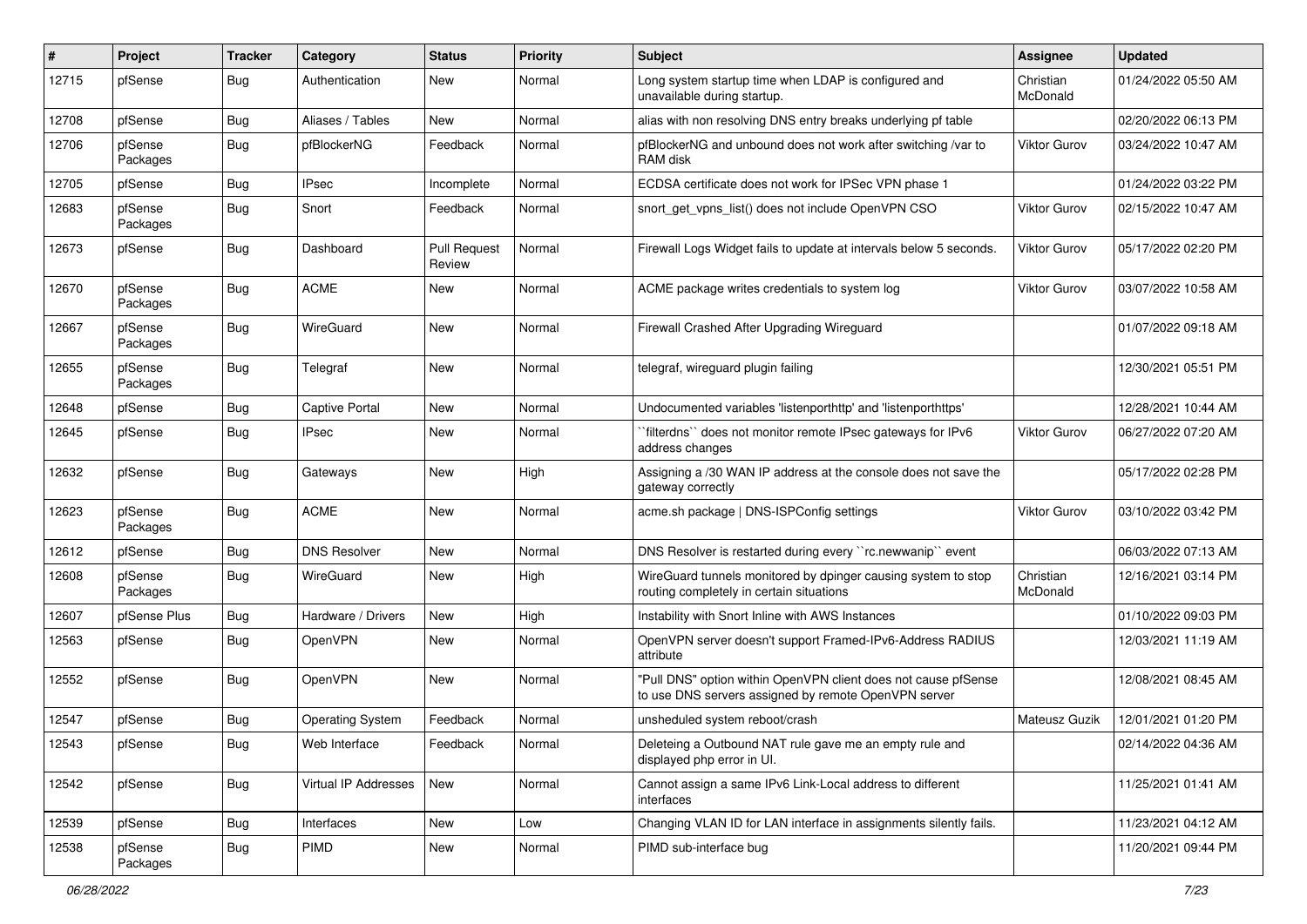| #     | Project             | <b>Tracker</b> | Category                        | <b>Status</b>                 | <b>Priority</b> | <b>Subject</b>                                                                                                                             | <b>Assignee</b>     | <b>Updated</b>      |
|-------|---------------------|----------------|---------------------------------|-------------------------------|-----------------|--------------------------------------------------------------------------------------------------------------------------------------------|---------------------|---------------------|
| 12519 | pfSense             | <b>Bug</b>     | Authentication                  | <b>New</b>                    | Normal          | Fail authentication using special character in password via the<br>LDAP connector                                                          |                     | 11/12/2021 07:39 AM |
| 12509 | pfSense             | Bug            | <b>OpenVPN</b>                  | <b>New</b>                    | Normal          | Deffered authentication does not work with auth-gen-token<br>external-auth or pusk "auth-token"                                            |                     | 11/08/2021 04:01 AM |
| 12508 | pfSense             | <b>Bug</b>     | <b>DHCP Relay</b>               | <b>New</b>                    | Normal          | DHCP Relay over VPN                                                                                                                        |                     | 11/06/2021 11:25 AM |
| 12507 | pfSense<br>Packages | <b>Bug</b>     | softflowd                       | <b>Pull Request</b><br>Review | Normal          | Add support for bi-directional flows in softflowd                                                                                          |                     | 11/11/2021 03:53 AM |
| 12506 | pfSense<br>Packages | Bug            | Suricata                        | Feedback                      | Normal          | Only selected instance is restarted on suppress list change                                                                                | <b>Viktor Gurov</b> | 12/01/2021 04:43 AM |
| 12504 | pfSense             | <b>Bug</b>     | Interfaces                      | <b>New</b>                    | Normal          | BCM57412 NetXtreme-E 10Gb RDMA Ethernet controller issue                                                                                   |                     | 11/05/2021 04:51 AM |
| 12483 | pfSense             | Bug            | Configuration<br>Backend        | New                           | Normal          | GUI creates inconsistent config.xml                                                                                                        |                     | 10/23/2021 06:48 AM |
| 12475 | pfSense<br>Packages | Bug            | OpenVPN Client<br>Export        | Feedback                      | Normal          | OpenVPN Client Export does not show certificate without private<br>key                                                                     | Jim Pingle          | 02/17/2022 08:24 AM |
| 12467 | pfSense             | <b>Bug</b>     | <b>Captive Portal</b>           | <b>New</b>                    | Normal          | CP error on client disconnect after reboot                                                                                                 |                     | 10/17/2021 05:35 AM |
| 12464 | pfSense             | <b>Bug</b>     | Logging                         | <b>Pull Request</b><br>Review | Normal          | Syslog Auth messages are sent as Emergency Level                                                                                           |                     | 05/17/2022 02:20 PM |
| 12451 | pfSense             | <b>Bug</b>     | <b>Virtual IP Addresses</b>     | New                           | Normal          | deleteVIP() does not check RFC2136 Update Source                                                                                           |                     | 10/13/2021 10:06 AM |
| 12444 | pfSense<br>Packages | Bug            | ntop                            | <b>New</b>                    | Normal          | ntopng throws errors when viewing single host                                                                                              |                     | 10/11/2021 12:39 PM |
| 12436 | pfSense             | Bug            | PPPoE Server                    | <b>New</b>                    | Normal          | Pppoe server config gui does not allow setting of chap<br>authentication, and sets the network start address for allocation to<br>$\Omega$ |                     | 10/21/2021 08:15 AM |
| 12423 | pfSense<br>Packages | <b>Bug</b>     | pfBlockerNG                     | Feedback                      | Normal          | Dashboard shows "SQLite database missing, Force Reload<br>DNSBL to recover!"                                                               |                     | 12/31/2021 01:06 PM |
| 12421 | pfSense             | Bug            | Rules / NAT                     | <b>New</b>                    | Normal          | IPV6 limiter bug                                                                                                                           |                     | 10/02/2021 08:44 AM |
| 12414 | pfSense<br>Packages | Bug            | pfBlockerNG                     | Feedback                      | Normal          | DNSBL SafeSearch page displays input validation error if DoH /<br>DoT blocking is not enabled                                              |                     | 12/30/2021 02:49 PM |
| 12401 | pfSense             | <b>Bug</b>     | <b>Traffic Graphs</b>           | <b>New</b>                    | Normal          | Traffic graphs with untagged and tagged VLAN on same interface                                                                             |                     | 09/23/2021 09:18 PM |
| 12393 | pfSense             | <b>Bug</b>     | <b>Traffic Shaper</b><br>(ALTQ) | New                           | Low             | Priority of gOthersLow higher than default queues                                                                                          |                     | 09/21/2021 02:48 PM |
| 12385 | pfSense             | Bug            | Virtual IP Addresses            | <b>Pull Request</b><br>Review | Normal          | deleteVIP() does not check 1:1 NAT and Outbound NAT rules                                                                                  | <b>Viktor Gurov</b> | 05/17/2022 02:21 PM |
| 12357 | pfSense             | <b>Bug</b>     | <b>Captive Portal</b>           | <b>New</b>                    | Normal          | Captive Portal popup Logout button loads full login page in popup<br>when clicked                                                          |                     | 10/27/2021 12:10 PM |
| 12338 | pfSense<br>Packages | Bug            | <b>RRD Summary</b>              | New                           | Normal          | RRD Summary does not report data on 3100                                                                                                   |                     | 04/15/2022 02:54 PM |
| 12335 | pfSense             | Bug            | <b>IPsec</b>                    | <b>New</b>                    | Normal          | IPsec DNS inefficiency                                                                                                                     | Jim Pingle          | 04/26/2022 07:50 AM |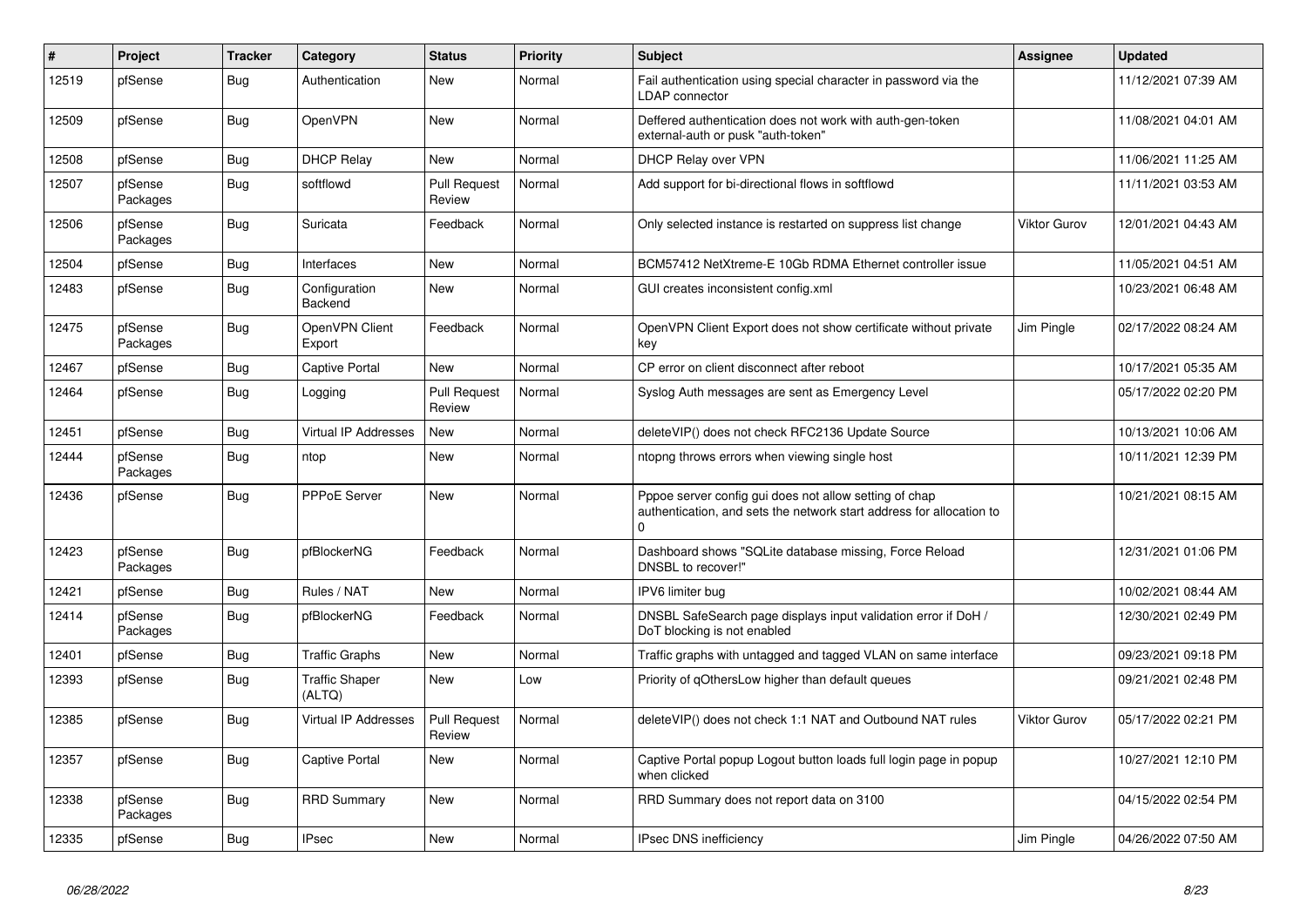| $\pmb{\#}$ | Project             | <b>Tracker</b> | Category                 | <b>Status</b>                 | <b>Priority</b> | Subject                                                                                              | <b>Assignee</b>     | <b>Updated</b>      |
|------------|---------------------|----------------|--------------------------|-------------------------------|-----------------|------------------------------------------------------------------------------------------------------|---------------------|---------------------|
| 12330      | pfSense<br>Packages | Bug            | pfBlockerNG              | Feedback                      | Normal          | pfBlockerNG devel creating invalid NAT rules on boot                                                 |                     | 04/21/2022 12:40 PM |
| 12322      | pfSense<br>Packages | Bug            | Suricata                 | Feedback                      | Normal          | Suricata creates invalid HOME NET entries                                                            | Viktor Gurov        | 09/10/2021 11:42 AM |
| 12286      | pfSense<br>Packages | Bug            | FreeRADIUS               | <b>New</b>                    | Normal          | Add support for ntlm auth in LDAP                                                                    |                     | 08/20/2021 08:27 AM |
| 12283      | pfSense             | Bug            | Authentication           | New                           | Normal          | LDAP/RADIUS authentication servers configuration does not allow<br>source IP address to be specified |                     | 08/20/2021 01:15 AM |
| 12264      | pfSense<br>Packages | Bug            | Squid                    | Feedback                      | Low             | Stray <table> line in squid_monitor.php</table>                                                      | Viktor Gurov        | 12/23/2021 10:53 AM |
| 12260      | pfSense<br>Packages | Bug            | ntop                     | New                           | Normal          | Update popup and version missmatch?                                                                  |                     | 01/08/2022 05:53 AM |
| 12259      | pfSense             | Bug            | <b>Operating System</b>  | <b>New</b>                    | Normal          | Intel em NICs Suffering Performance Degradation on FreeBSD12                                         |                     | 02/25/2022 09:28 PM |
| 12258      | pfSense<br>Packages | Bug            | WireGuard                | Feedback                      | Normal          | Copy key buttons only work in HTTPS mode                                                             |                     | 02/03/2022 04:57 AM |
| 12249      | pfSense             | Bug            | Backup / Restore         | New                           | Normal          | HAProxy causing failed ACB backups                                                                   |                     | 11/15/2021 11:58 PM |
| 12225      | pfSense             | <b>Bug</b>     | Authentication           | <b>Pull Request</b><br>Review | Normal          | Group membership field is not needed for remote groups                                               | <b>Viktor Gurov</b> | 05/17/2022 02:21 PM |
| 12206      | pfSense<br>Packages | Bug            | NET-SNMP                 | Feedback                      | Normal          | Certificate Manager page doesn't show Net-SNMP used certificates                                     | <b>Viktor Gurov</b> | 12/30/2021 09:40 AM |
| 12188      | pfSense<br>Packages | Bug            | OpenVPN Client<br>Export | <b>New</b>                    | Normal          | client export breaks multi remote configurations                                                     |                     | 10/02/2021 05:58 PM |
| 12178      | pfSense<br>Packages | Bug            | WireGuard                | New                           | Low             | WireGuard always shows 'Configuring WireGuard tunnelsdone.'<br>message on boot                       |                     | 07/30/2021 06:58 AM |
| 12167      | pfSense<br>Packages | Bug            | <b>FRR</b>               | Feedback                      | Normal          | BGP TCP setkey not set if neighbor is in peer group                                                  | <b>Viktor Gurov</b> | 09/16/2021 09:38 AM |
| 12144      | pfSense             | Bug            | <b>Operating System</b>  | In Progress                   | Normal          | Bug in "df -t" filtering if two filesystems use the same mountpoint                                  | Mateusz Guzik       | 09/10/2021 10:07 AM |
| 12130      | pfSense<br>Packages | Bug            | Zeek                     | New                           | Normal          | Zeek fails to start                                                                                  |                     | 07/15/2021 02:00 AM |
| 12126      | pfSense<br>Packages | Bug            | FreeRADIUS               | New                           | Normal          | freeradius3 0.15.7_31                                                                                |                     | 10/11/2021 08:21 AM |
| 12122      | pfSense             | <b>Bug</b>     | Web Interface            | New                           | Normal          | Perform greedy actions asychronously                                                                 |                     | 07/10/2021 01:10 PM |
| 12114      | pfSense<br>Packages | i Bug          | syslog-ng                | Feedback                      | Normal          | syslog-ng only binds to the last specified interface                                                 |                     | 04/21/2022 12:40 PM |
| 12101      | pfSense<br>Packages | Bug            | arpwatch                 | Assigned                      | Normal          | ArpWatch Suppression Mac for "flip-flop" not suppressing                                             | Viktor Gurov        | 10/09/2021 07:19 PM |
| 12095      | pfSense             | <b>Bug</b>     | Authentication           | New                           | Normal          | Memory leak in pcscd                                                                                 |                     | 06/01/2022 01:01 PM |
| 12084      | pfSense<br>Packages | <b>Bug</b>     | <b>FRR</b>               | New                           | Normal          | libfrr.so.0 error on SG-1100                                                                         |                     | 06/26/2021 08:22 AM |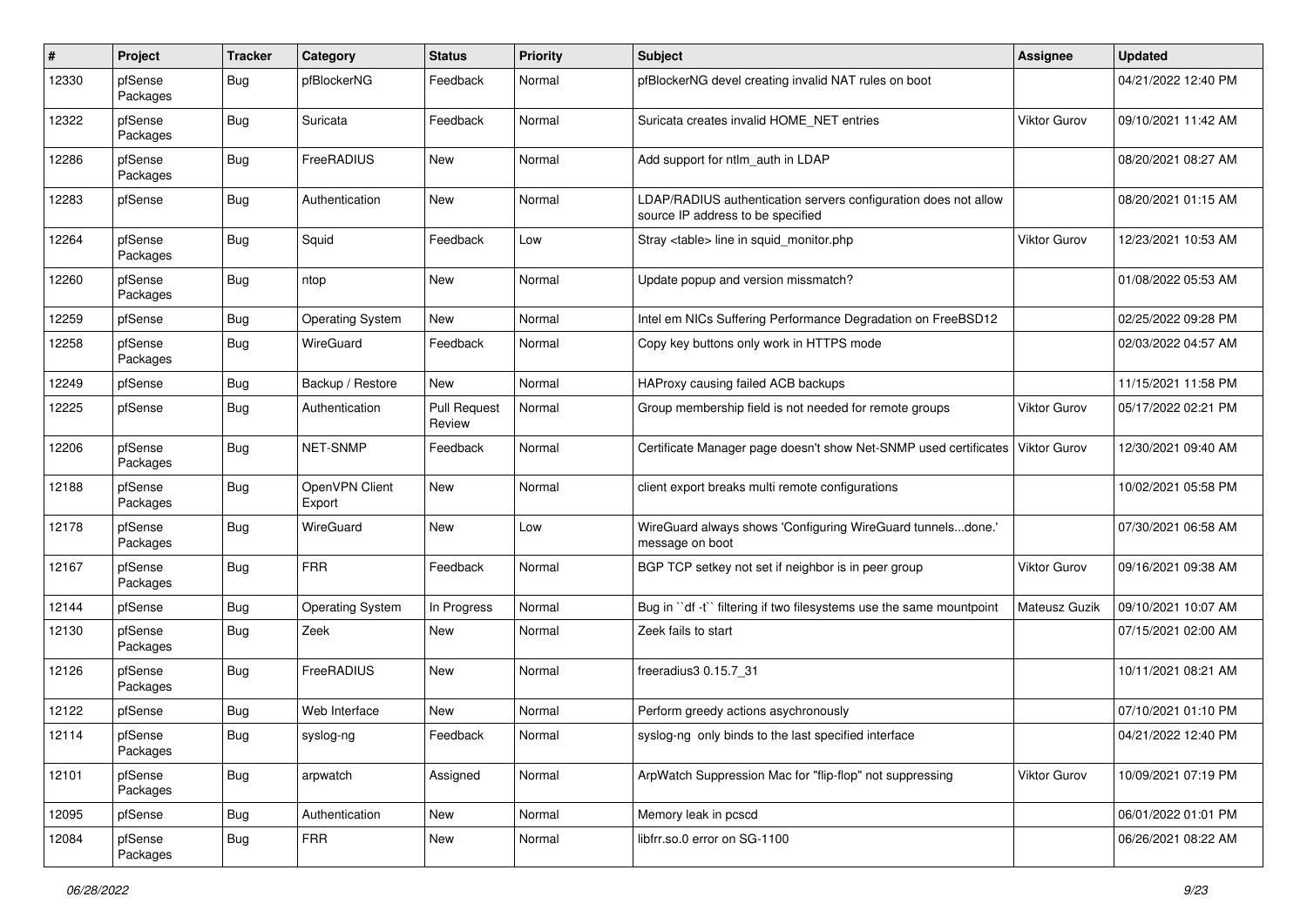| #     | Project             | <b>Tracker</b> | Category                    | <b>Status</b>                 | Priority | Subject                                                                           | <b>Assignee</b>     | <b>Updated</b>      |
|-------|---------------------|----------------|-----------------------------|-------------------------------|----------|-----------------------------------------------------------------------------------|---------------------|---------------------|
| 12079 | pfSense             | Bug            | <b>IGMP Proxy</b>           | New                           | Normal   | IGMPProxy: kernel panic, Sleeping thread owns a non-sleepable<br>lock             | Mateusz Guzik       | 05/10/2022 03:14 PM |
| 12073 | pfSense<br>Packages | Bug            | NET-SNMP                    | Feedback                      | Normal   | netsnmptrapd.conf syntax is wrong                                                 |                     | 04/21/2022 12:40 PM |
| 12070 | pfSense             | Bug            | DHCP (IPv4)                 | <b>New</b>                    | Low      | <b>VLAN0 for WAN DHCP</b>                                                         |                     | 12/23/2021 04:31 PM |
| 12067 | pfSense             | <b>Bug</b>     | DHCP (IPv4)                 | New                           | Very Low | <b>DHCP Monitoring Statistics Error</b>                                           |                     | 06/21/2021 08:39 AM |
| 12056 | pfSense             | Bug            | Logging                     | New                           | Normal   | Filterlog says "Unknown Option %u"                                                |                     | 06/18/2021 05:51 AM |
| 12036 | pfSense<br>Packages | Bug            | Zabbix                      | Feedback                      | Normal   | Certificate Manager page do not show Zabbix used certificates                     | Viktor Gurov        | 07/15/2021 11:46 AM |
| 12033 | pfSense<br>Packages | Bug            | pfBlockerNG                 | <b>New</b>                    | Normal   | maxmindb and _sqlite3 modules not found                                           |                     | 10/01/2021 04:42 AM |
| 12013 | pfSense             | <b>Bug</b>     | Logging                     | <b>New</b>                    | Low      | Reading log data is inefficient in certain cases                                  |                     | 06/08/2021 07:35 AM |
| 12009 | pfSense<br>Packages | Bug            | Zabbix                      | <b>New</b>                    | Normal   | Zabbix Agent starts twice by /etc/rc.start packages                               |                     | 06/08/2021 01:35 AM |
| 11997 | pfSense<br>Packages | Bug            | <b>IPsec Profile Wizard</b> | <b>New</b>                    | Normal   | Add Support for Android Strongswan Profiles in the Profile Wizard                 | Jim Pingle          | 07/10/2021 07:51 PM |
| 11992 | pfSense             | Bug            | Virtual IP Addresses        | Confirmed                     | High     | GRE Tunnel - Does not work with a virtual IP as endpoint                          |                     | 06/04/2021 01:16 AM |
| 11980 | pfSense<br>Packages | Bug            | FreeRADIUS                  | Feedback                      | Normal   | EAP does not work with SQL backend                                                |                     | 07/21/2021 07:24 AM |
| 11970 | pfSense<br>Packages | Bug            | Coreboot                    | New                           | Normal   | Netgate Firmware Upgrade Doesn't Work on XG-2758                                  |                     | 04/21/2022 12:39 PM |
| 11961 | pfSense<br>Packages | <b>Bug</b>     | <b>FRR</b>                  | Feedback                      | Normal   | FRR OSPF add unwanted area 0 authentication to router ospf                        | Viktor Gurov        | 09/16/2021 10:25 PM |
| 11960 | pfSense             | Bug            | Gateway Monitoring          | Feedback                      | Normal   | Gateway Monitoring Traffic Goes Out Default Gateway                               |                     | 12/20/2021 05:43 AM |
| 11953 | pfSense             | Bug            | <b>IGMP Proxy</b>           | New                           | Normal   | XG-1541 crashes when igmpproxy is enabled and network<br>interfaces status change |                     | 05/24/2021 04:55 PM |
| 11937 | pfSense<br>Packages | Bug            | haproxy                     | Feedback                      | Normal   | HAproxy "Use Client-IP" option breaks Captive Portal                              | Viktor Gurov        | 06/22/2021 08:48 AM |
| 11936 | pfSense<br>Packages | Bug            | <b>FRR</b>                  | Incomplete                    | High     | FRR does not connect BGP when using password                                      |                     | 05/19/2021 08:12 AM |
| 11925 | pfSense             | Bug            | <b>OpenVPN</b>              | New                           | Normal   | Calling-Station-Id always set to WAN IP                                           |                     | 05/14/2021 09:27 AM |
| 11898 | pfSense<br>Packages | Bug            | apcupsd                     | New                           | Normal   | PHP error from apcupsd dashboard widget                                           |                     | 05/07/2021 09:12 AM |
| 11877 | pfSense             | <b>Bug</b>     | Web Interface               | <b>Pull Request</b><br>Review | Very Low | Labels and description dissapear in firewall_schedule_edit.php                    | <b>Viktor Gurov</b> | 05/17/2022 02:22 PM |
| 11872 | pfSense             | <b>Bug</b>     | Interfaces                  | New                           | Normal   | gif interfaces reporting incorrect traffic counters                               |                     | 12/30/2021 04:00 AM |
| 11848 | pfSense<br>Packages | <b>Bug</b>     | Squid                       | New                           | Normal   | Issue with squid cache download speed                                             |                     | 04/23/2021 09:30 PM |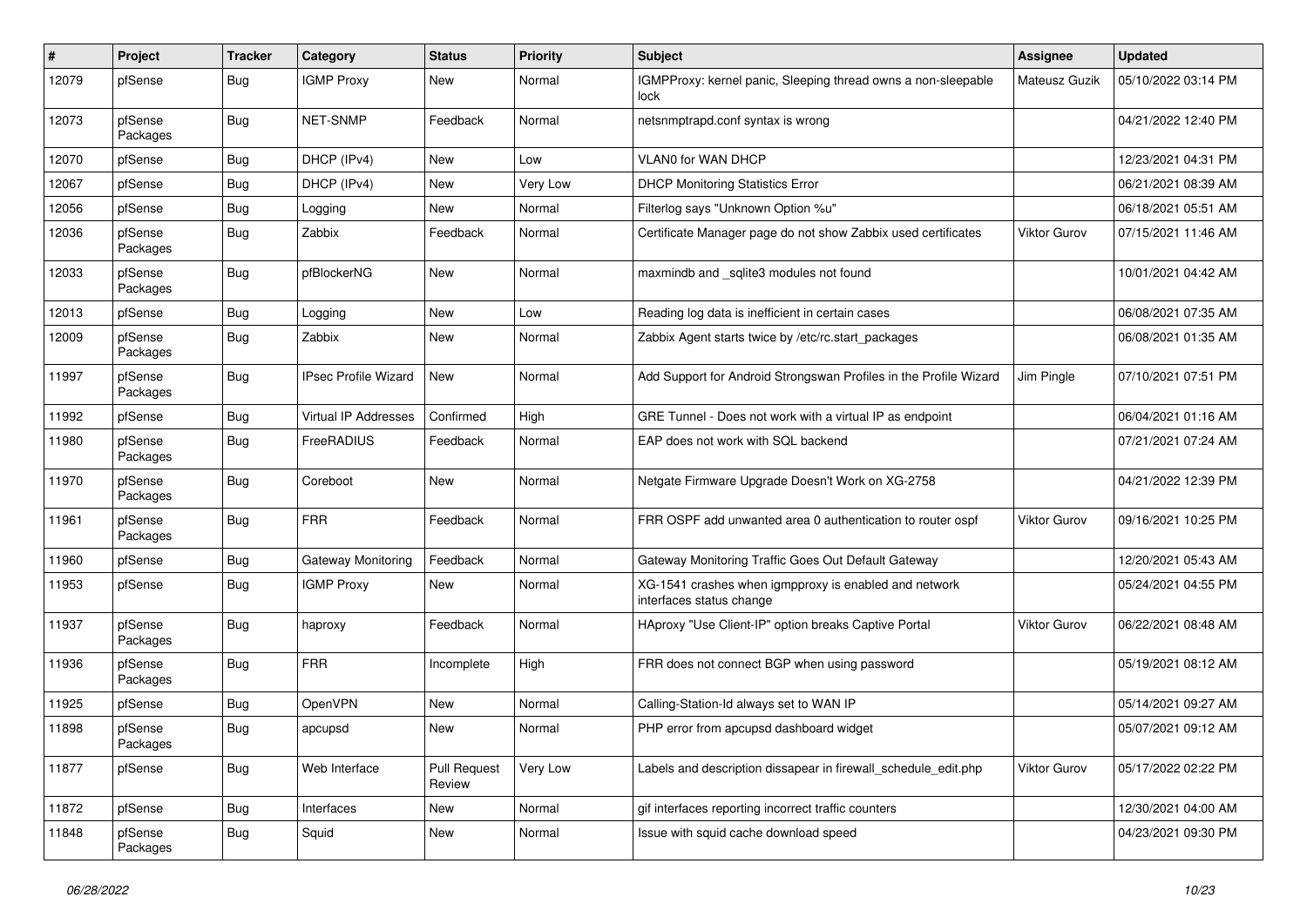| #     | Project             | <b>Tracker</b>   | Category                     | <b>Status</b> | <b>Priority</b> | <b>Subject</b>                                                                                           | <b>Assignee</b>     | <b>Updated</b>      |
|-------|---------------------|------------------|------------------------------|---------------|-----------------|----------------------------------------------------------------------------------------------------------|---------------------|---------------------|
| 11847 | pfSense<br>Packages | Bug              | <b>FRR</b>                   | Feedback      | Normal          | Filters not applied to PEER Groups                                                                       | <b>Viktor Gurov</b> | 07/30/2021 07:45 PM |
| 11841 | pfSense<br>Packages | Bug              | <b>FRR</b>                   | New           | Normal          | FRR access lists default bahavior changed to permit by default                                           |                     | 04/22/2021 09:52 AM |
| 11836 | pfSense<br>Packages | Bug              | FRR                          | Assigned      | Normal          | FRR ACCEPTFILTER unstable                                                                                | Viktor Gurov        | 02/14/2022 07:20 AM |
| 11835 | pfSense<br>Packages | Bug              | <b>FRR</b>                   | New           | Normal          | FRR OSPF redistributed connected routes disappearing                                                     |                     | 04/22/2021 07:11 AM |
| 11802 | pfSense<br>Packages | Bug              | FreeRADIUS                   | <b>New</b>    | Normal          | FreeRADIUS sync                                                                                          |                     | 05/10/2021 04:18 AM |
| 11797 | pfSense<br>Packages | Bug              | <b>Status Traffic Totals</b> | New           | Normal          | Traffic Totals lost upon reboot when using a ramdisk for /var and<br>/tmp                                | John Cornwell       | 04/10/2021 06:27 PM |
| 11786 | pfSense             | Bug              | <b>Services</b>              | <b>New</b>    | Normal          | SSH incomplete setup and startup fail while recovering XML<br>backup in a fresh install of pfSense 2.5.0 |                     | 04/17/2021 01:36 PM |
| 11780 | pfSense<br>Packages | <b>Bug</b>       | Suricata                     | New           | Very High       | Suricata package fails to prune suricata.log                                                             |                     | 08/06/2021 07:18 AM |
| 11778 | pfSense             | Bug              | OpenVPN                      | New           | Normal          | OpenVPN uses 100% CPU after experiencing packet loss                                                     |                     | 02/28/2022 07:38 AM |
| 11777 | pfSense<br>Packages | <b>Bug</b>       | Unbound                      | New           | Very Low        | Input validation prevents DNS Resolver from being disabled                                               |                     | 04/05/2021 05:51 PM |
| 11770 | pfSense Plus        | <b>Bug</b>       | Hardware / Drivers           | New           | Normal          | Pantech UML295 USB Modem No Longer Functional                                                            |                     | 04/01/2021 11:28 AM |
| 11763 | pfSense<br>Packages | Bug              | Status_Monitoring            | New           | Normal          | Traffic graphs refresh issue                                                                             |                     | 05/03/2021 09:44 AM |
| 11761 | pfSense             | Bug              | L <sub>2</sub> TP            | New           | Normal          | L2TP/IPsec VPN : PPP LCP negotiation occurs before user<br>authentication                                |                     | 03/31/2021 04:52 AM |
| 11759 | pfSense             | Bug              | Dashboard                    | New           | Normal          | Traffic graphs on dashboard double upload on pppoe links                                                 |                     | 12/30/2021 04:00 AM |
| 11756 | pfSense<br>Packages | <b>Bug</b>       | haproxy                      | Feedback      | Normal          | HaProxy does not transfer backend states during reload                                                   | <b>Viktor Gurov</b> | 07/14/2021 01:21 PM |
| 11746 | pfSense<br>Packages | Bug              | FreeRADIUS                   | Feedback      | Normal          | Second LDAP server configuration misses the ipaNThash control<br>attribute                               | Viktor Gurov        | 07/14/2021 01:44 PM |
| 11742 | pfSense<br>Packages | Bug              | Suricata                     | New           | Normal          | Blocking / Unblocking is not working correctly.                                                          |                     | 09/01/2021 11:08 AM |
| 11731 | pfSense             | Bug              | Hardware / Drivers           | New           | Normal          | Missing support for Realtek USB NICs                                                                     |                     | 03/30/2021 04:32 AM |
| 11730 | pfSense             | <sub>I</sub> Bug | Web Interface                | New           | Normal          | Improve visibility of option selections in dark themes                                                   |                     | 03/25/2021 09:38 PM |
| 11724 | pfSense             | <b>Bug</b>       | Package System               | New           | Normal          | Packages unexpectedly removed when changing update branches                                              |                     | 03/29/2021 08:09 AM |
| 11717 | pfSense             | <b>Bug</b>       | Rules / NAT                  | New           | Normal          | Incorrect port forwarding rules if Destination port alias is not equal<br>to Redirect target port alias  |                     | 03/22/2021 06:06 AM |
| 11715 | pfSense             | <b>Bug</b>       | OpenVPN                      | New           | Normal          | OpenVPN MTU                                                                                              |                     | 03/22/2021 01:35 AM |
| 11693 | pfSense<br>Packages | <b>Bug</b>       | <b>FRR</b>                   | Feedback      | Normal          | IPv6 static routing fails                                                                                | Viktor Gurov        | 04/26/2022 08:50 AM |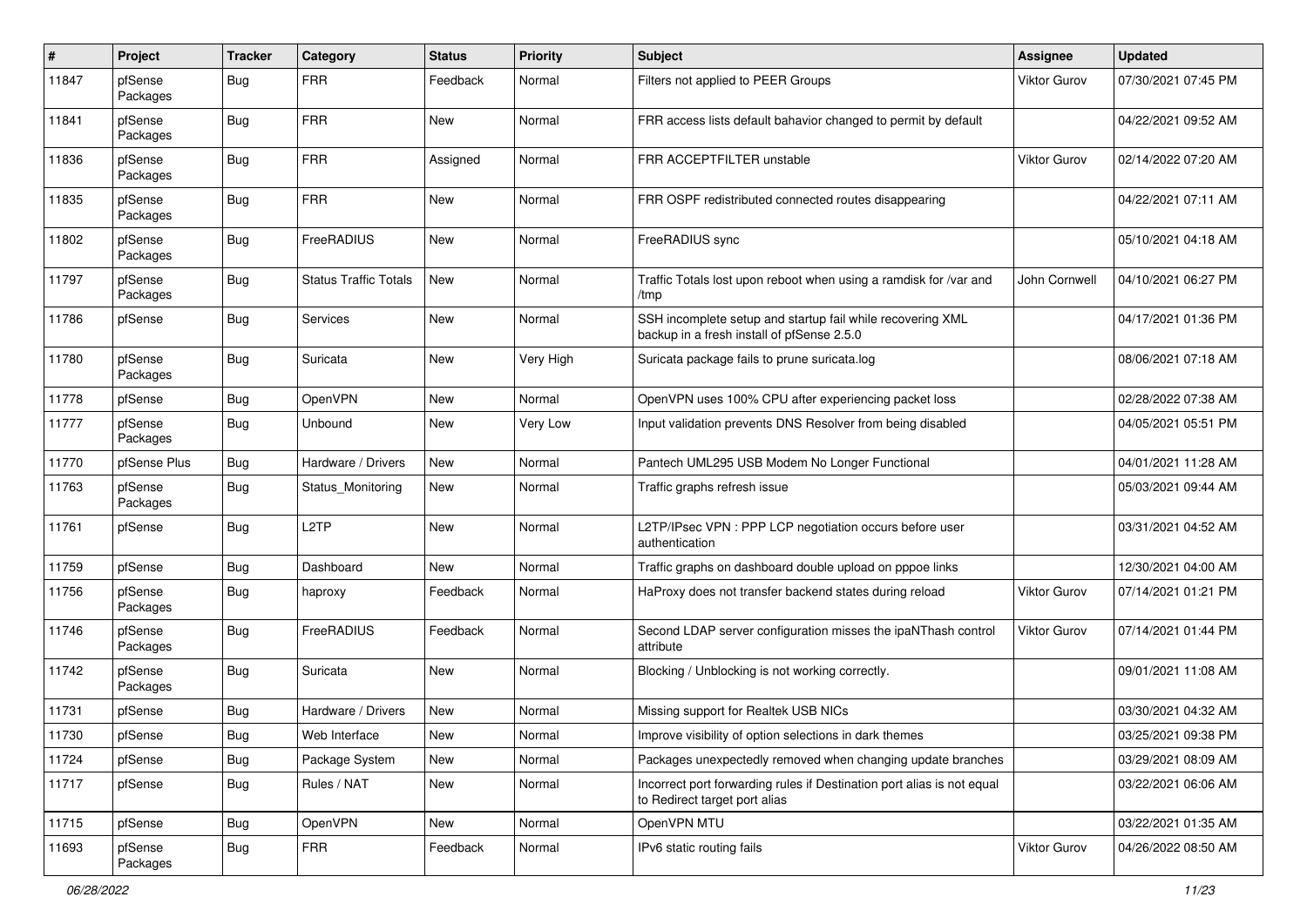| #     | Project             | <b>Tracker</b> | Category       | <b>Status</b> | <b>Priority</b> | <b>Subject</b>                                                                                                                                                                                  | <b>Assignee</b>     | <b>Updated</b>      |
|-------|---------------------|----------------|----------------|---------------|-----------------|-------------------------------------------------------------------------------------------------------------------------------------------------------------------------------------------------|---------------------|---------------------|
| 11681 | pfSense<br>Packages | <b>Bug</b>     | <b>FRR</b>     | Feedback      | Normal          | FRR generates invalid BFD configuration after removing interfaces                                                                                                                               | <b>Viktor Gurov</b> | 07/14/2021 04:40 PM |
| 11666 | pfSense             | Bug            | Logging        | <b>New</b>    | Normal          | GUI Firewall log search not parsing filter.log beyond hard coded<br>limit                                                                                                                       |                     | 03/12/2021 11:38 AM |
| 11657 | pfSense             | Bug            | Interfaces     | New           | Normal          | netmap_ring_reinit error                                                                                                                                                                        |                     | 03/18/2021 10:32 PM |
| 11650 | pfSense<br>Packages | Bug            | <b>FRR</b>     | New           | Very Low        | FRR configuration broken on restore of manually edited FRR config<br>sections                                                                                                                   |                     | 03/10/2021 08:50 AM |
| 11641 | pfSense             | Bug            | Interfaces     | New           | Normal          | On xn based interfaces without the VLANMTU flag the first VLAN<br>tag defined does not follow the parent interface MTU settings. All<br>subsequent VLAN tags follow the parent interface's MTU. |                     | 03/09/2021 06:42 PM |
| 11626 | pfSense Plus        | Bug            | Authentication | New           | Normal          | Google LDAP connection failed due to lack of SNI for TLS 1.3                                                                                                                                    | Luiz Souza          | 06/27/2022 07:23 AM |
| 11619 | pfSense             | <b>Bug</b>     | Upgrade        | New           | Normal          | Unable to upgrade 2.4.4-p3 to 2.5/21.02-p1                                                                                                                                                      |                     | 08/15/2021 10:00 AM |
| 11610 | pfSense<br>Packages | Bug            | NET-SNMP       | New           | Normal          | NET-SNMP is not setting the correct permissions on AgentX                                                                                                                                       |                     | 06/28/2021 07:54 AM |
| 11592 | pfSense<br>Packages | Bug            | node exporter  | New           | Normal          | Node exporter can not read system statistics                                                                                                                                                    |                     | 10/15/2021 09:37 PM |
| 11572 | pfSense<br>Packages | Bug            | pfBlockerNG    | New           | High            | Auto created firewall rules have IPv4 as protocol only - even for<br>IPv6 lists.                                                                                                                |                     | 06/25/2022 10:59 AM |
| 11566 | pfSense             | Bug            | Web Interface  | New           | Low             | Firewall Maximum Table Entries "default size" is whatever is<br>entered                                                                                                                         |                     | 02/27/2021 10:01 AM |
| 11563 | pfSense<br>Packages | Bug            | <b>BIND</b>    | <b>New</b>    | High            | BIND GUI writes TXT records > 255 characters                                                                                                                                                    |                     | 02/27/2021 07:11 AM |
| 11556 | pfSense             | <b>Bug</b>     | Rules / NAT    | New           | Normal          | Kill all states associated with a NAT address                                                                                                                                                   |                     | 03/19/2021 10:29 AM |
| 11548 | pfSense             | Bug            | Rules / NAT    | New           | Normal          | "rule expands to no valid combination" error from port forward<br>automatic rule mixing IPv4 and IPv6 elements                                                                                  |                     | 02/27/2021 03:18 PM |
| 11541 | pfSense             | <b>Bug</b>     | OpenVPN        | New           | Normal          | OpenVPN status does not work properly when set to TCP and<br>Concurrent Connections = 1                                                                                                         |                     | 03/02/2021 02:27 PM |
| 11539 | pfSense             | Bug            | <b>IPsec</b>   | Feedback      | Normal          | Mobile IPsec "split include" value of 0.0.0.0/0 causes some clients<br>to fail                                                                                                                  | Jim Pingle          | 05/23/2022 12:33 AM |
| 11530 | pfSense<br>Packages | Bug            | ntop           | Feedback      | Low             | ntopng 4.2 needs to be updated to 4.3, Bug when accessing a host<br>for details                                                                                                                 |                     | 03/05/2022 08:35 PM |
| 11525 | pfSense<br>Packages | Bug            | Suricata       | <b>New</b>    | Normal          | pfsense 2.5.0 release version for vlan issue to suricata                                                                                                                                        |                     | 11/11/2021 08:16 AM |
| 11522 | pfSense<br>Packages | <b>Bug</b>     | Zabbix         | New           | Normal          | fping6 error                                                                                                                                                                                    |                     | 02/24/2021 07:13 AM |
| 11515 | pfSense<br>Packages | <b>Bug</b>     | node_exporter  | Feedback      | Normal          | node exporter 0.18.1 1 - Unable to interact or start the service<br>from web ui                                                                                                                 | Viktor Gurov        | 07/14/2021 12:37 PM |
| 11509 | pfSense<br>Packages | Bug            | <b>LCDProc</b> | New           | Low             | LCD package - not starting at boot - stop and start in Status<br>Window not possible                                                                                                            |                     | 02/23/2021 10:55 AM |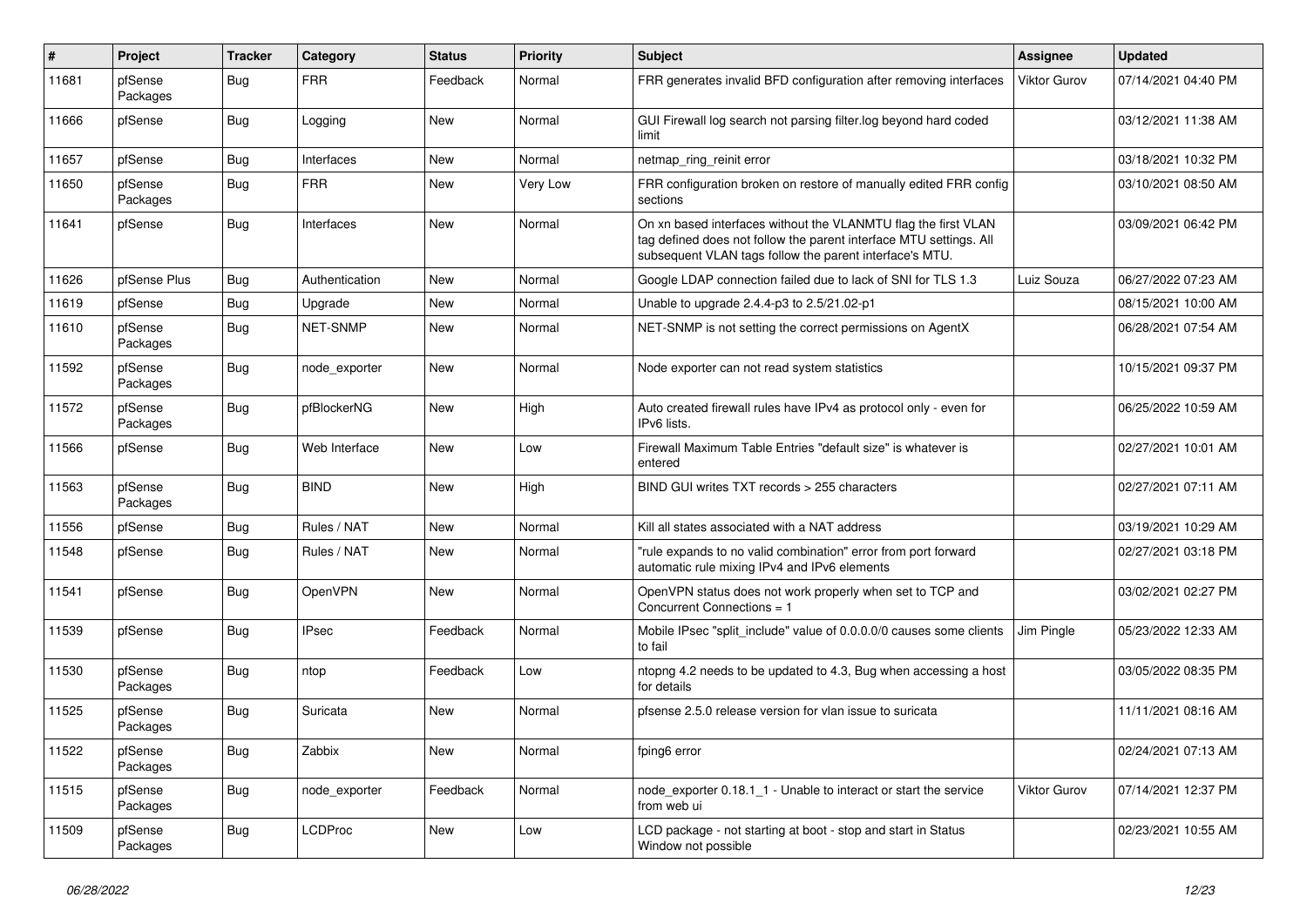| $\vert$ # | Project             | <b>Tracker</b> | Category         | <b>Status</b>                 | <b>Priority</b> | <b>Subject</b>                                                             | <b>Assignee</b>     | <b>Updated</b>      |
|-----------|---------------------|----------------|------------------|-------------------------------|-----------------|----------------------------------------------------------------------------|---------------------|---------------------|
| 11503     | pfSense             | Bug            | OpenVPN          | New                           | Normal          | Using multiple authentication backends on an OpenVPN server<br>fails       |                     | 02/23/2021 12:23 PM |
| 11493     | pfSense<br>Packages | Bug            | Zabbix           | New                           | Very Low        | After upgrade zabbix proxy wont start                                      |                     | 02/21/2021 05:31 AM |
| 11491     | pfSense<br>Packages | Bug            | haproxy          | Feedback                      | Normal          | haproxy-devel v0.62 2 - startup error 'httpchk'                            | <b>Viktor Gurov</b> | 06/22/2021 08:46 AM |
| 11490     | pfSense<br>Packages | Bug            | Service Watchdog | New                           | Very Low        | Service Watchdog - Impacts Reboots and Package Updates                     |                     | 02/22/2021 12:07 PM |
| 11479     | pfSense<br>Packages | Bug            | snmptt           | <b>New</b>                    | Normal          | snmptt 1.4.2 does not work in daemon mode                                  |                     | 02/20/2021 04:37 PM |
| 11477     | pfSense<br>Packages | Bug            | <b>FRR</b>       | Feedback                      | Normal          | FRR does not recognize some BFD options                                    | <b>Viktor Gurov</b> | 02/26/2021 10:52 PM |
| 11473     | pfSense             | <b>Bug</b>     | Web Interface    | New                           | Normal          | System Activity shows invalid data on SG-3100                              |                     | 02/19/2021 08:12 PM |
| 11434     | pfSense<br>Packages | Bug            | squidguard       | Feedback                      | Normal          | SquidGuard over 1.16.18_11                                                 |                     | 04/21/2022 12:40 PM |
| 11430     | pfSense             | Bug            | Interfaces       | New                           | Normal          | PHP console spam after Assigning Interfaces                                |                     | 10/09/2021 10:37 AM |
| 11429     | pfSense             | Bug            | Web Interface    | New                           | Normal          | System Log / Settings form activates "Reset Log Files" button on<br>enter  |                     | 10/28/2021 01:35 PM |
| 11418     | pfSense             | Bug            | <b>IPsec</b>     | New                           | Very Low        | 'NAT-T: Force' is broken for IPv6 IPsec                                    |                     | 02/16/2021 08:25 AM |
| 11414     | pfSense<br>Packages | Bug            | pfBlockerNG      | New                           | Normal          | Enabling feed "Public_DNS4_all" breaks some Google services                |                     | 02/13/2021 02:46 AM |
| 11412     | pfSense             | Bug            | Interfaces       | New                           | Normal          | LLDPD Package Doesn't Work with Switchports                                |                     | 02/12/2021 08:12 PM |
| 11404     | pfSense<br>Packages | <b>Bug</b>     | <b>FRR</b>       | Feedback                      | Normal          | Incorrect prefix/access lists migration on update                          | <b>Viktor Gurov</b> | 02/18/2021 09:49 AM |
| 11398     | pfSense<br>Packages | Bug            | pfBlockerNG      | New                           | Normal          | pfBlocker upgrade hangs forever                                            |                     | 04/21/2022 12:39 PM |
| 11388     | pfSense<br>Packages | Bug            | FreeRADIUS       | Feedback                      | Normal          | Captive Portal authentication error with MySQL backend                     | <b>Viktor Gurov</b> | 02/10/2021 08:54 AM |
| 11377     | pfSense<br>Packages | Bug            | <b>FRR</b>       | <b>Pull Request</b><br>Review | Normal          | <b>FRR</b> deinstall                                                       |                     | 03/10/2021 08:21 AM |
| 11375     | pfSense<br>Packages | Bug            | apcupsd          | New                           | Normal          | UPS Type <blank> for USB APC</blank>                                       |                     | 02/26/2021 11:10 AM |
| 11363     | pfSense             | Bug            | Installer        | New                           | Normal          | Clean Install 2.5.0 fails due to hardware incompability                    |                     | 02/04/2021 11:06 AM |
| 11352     | pfSense             | <b>Bug</b>     | FreeBSD          | New                           | Low             | CTF types > 2^15 in the pfSense kernel config results in DTrace<br>failing | Scott Long          | 03/17/2021 02:52 AM |
| 11345     | pfSense<br>Packages | <b>Bug</b>     | <b>FRR</b>       | Feedback                      | Normal          | FRR-OSPF - No "prefix-list" possible                                       | Jim Pingle          | 02/04/2021 11:03 PM |
| 11343     | pfSense<br>Packages | Bug            | <b>BIND</b>      | Feedback                      | Low             | Invalid link to pfSense-pkg-bind changelog                                 | Viktor Gurov        | 04/05/2022 08:12 AM |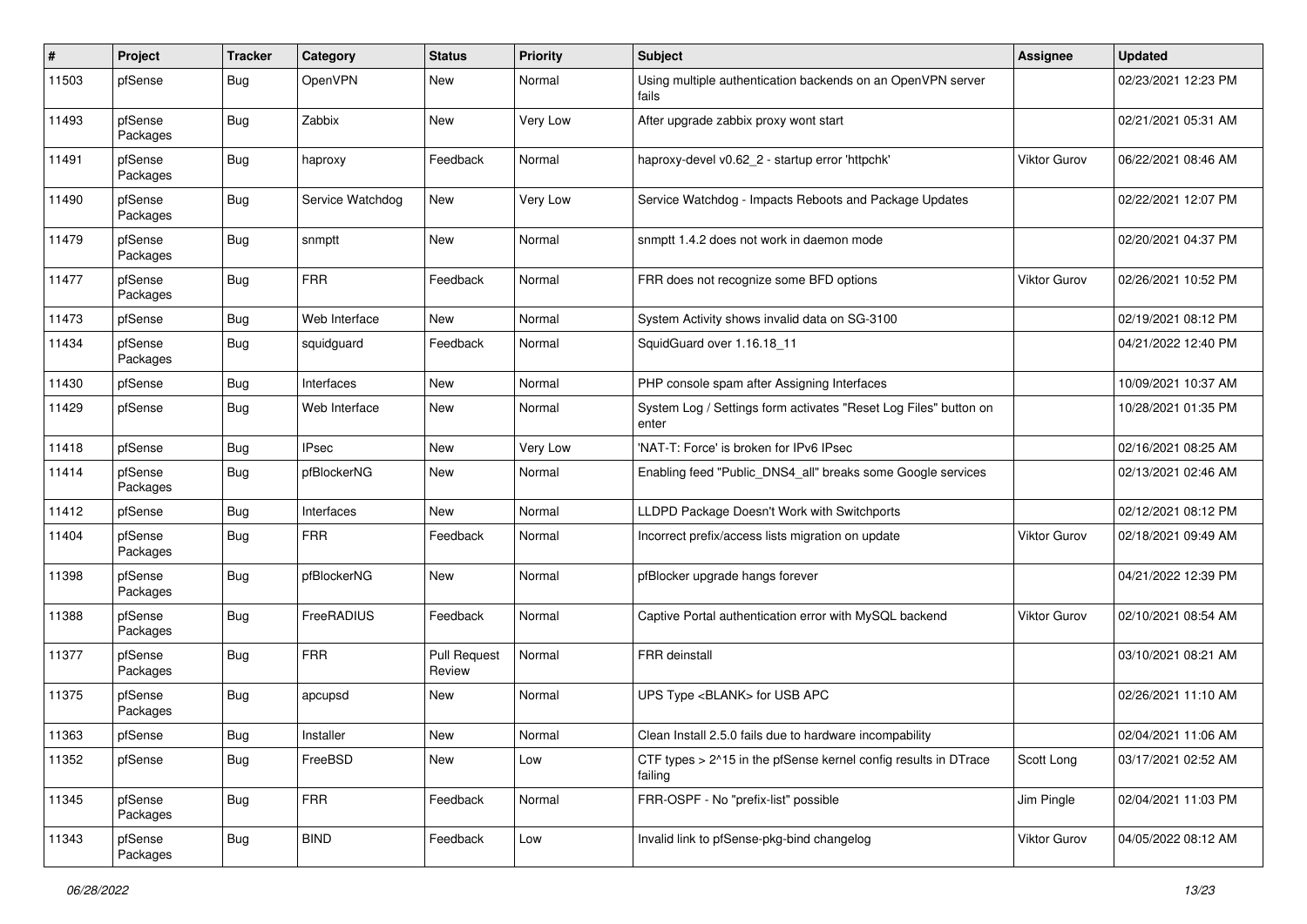| #     | Project             | <b>Tracker</b> | Category                            | <b>Status</b> | Priority | <b>Subject</b>                                                                                                         | Assignee            | <b>Updated</b>      |
|-------|---------------------|----------------|-------------------------------------|---------------|----------|------------------------------------------------------------------------------------------------------------------------|---------------------|---------------------|
| 11335 | pfSense             | Bug            | Interfaces                          | New           | Normal   | Spoofing the MAC on a LAGG interface does not work for some<br>NIC types.                                              |                     | 01/29/2021 09:10 AM |
| 11331 | pfSense<br>Packages | Bug            | FreeRADIUS                          | Feedback      | Normal   | FreeRADIUS latest package upgrade broke Plain Mac<br>Authentication                                                    | <b>Viktor Gurov</b> | 01/30/2021 10:08 AM |
| 11296 | pfSense             | Bug            | Routing                             | New           | Normal   | Static route targets may still reachable via default route when the<br>gateway they should route through is down       | <b>Viktor Gurov</b> | 05/10/2022 03:12 PM |
| 11274 | pfSense<br>Packages | Bug            | ntop                                | Feedback      | Normal   | ntopng https web server does not present full certificate chain                                                        | <b>Viktor Gurov</b> | 01/28/2021 09:51 AM |
| 11268 | pfSense             | Bug            | Web Interface                       | New           | Normal   | Cookie named 'id' prevents Edit form fields being set properly                                                         |                     | 09/03/2021 06:16 AM |
| 11261 | pfSense<br>Packages | Bug            | pfBlockerNG                         | New           | Normal   | pfBlockerNG ASN numbers in IPv4 (/IPv6) Custom_List generate<br>error(s) "Invalid numeric literal at line 1, column 7" |                     | 01/28/2021 08:34 AM |
| 11235 | pfSense<br>Packages | Bug            | Filer                               | New           | Normal   | Filer run script when "state" unchanged                                                                                |                     | 01/08/2021 07:24 AM |
| 11232 | pfSense             | Bug            | <b>Operating System</b>             | New           | Normal   | Fix pfSense fsync                                                                                                      |                     | 01/08/2021 08:53 AM |
| 11204 | pfSense<br>Packages | <b>Bug</b>     | NET-SNMP                            | Feedback      | Normal   | Fix net-snmp logging to syslog                                                                                         | Jim Pingle          | 03/19/2021 05:10 AM |
| 11203 | pfSense             | <b>Bug</b>     | Certificates                        | New           | Normal   | certificate manager very slow                                                                                          |                     | 12/31/2020 11:57 AM |
| 11192 | pfSense             | Bug            | <b>Traffic Shaper</b><br>(Limiters) | Feedback      | Normal   | Using Limiters causes out of order packets within one TCP or UDP<br>flow                                               |                     | 01/06/2021 12:09 AM |
| 11185 | pfSense<br>Packages | Bug            | ntop                                | Feedback      | Normal   | Redis service stopping before NtopNg                                                                                   |                     | 04/21/2022 12:40 PM |
| 11184 | pfSense             | Bug            | FreeBSD                             | New           | Normal   | PF: State policy cannot be configurable                                                                                |                     | 02/09/2021 02:43 AM |
| 11182 | pfSense<br>Packages | Bug            | <b>NRPE</b>                         | New           | Normal   | NRPE in HA syncs the bind IP                                                                                           |                     | 12/01/2021 02:15 AM |
| 11180 | pfSense<br>Packages | Bug            | Filer                               | Feedback      | Normal   | Filer run action for files on sync that wan't been modified                                                            | <b>Viktor Gurov</b> | 01/08/2021 07:27 AM |
| 11177 | pfSense             | Bug            | <b>Dynamic DNS</b>                  | New           | Normal   | DDNSv6 not using Check IP Services                                                                                     |                     | 12/21/2020 05:02 AM |
| 11174 | pfSense             | Bug            | <b>Traffic Shaper</b><br>(ALTQ)     | Feedback      | Normal   | Incorrect traffic shaping on pppoe interface                                                                           |                     | 12/21/2020 11:21 PM |
| 11158 | pfSense<br>Packages | <b>Bug</b>     | <b>FRR</b>                          | New           | High     | <b>FRR Prefix Lists</b>                                                                                                |                     | 12/30/2020 04:55 PM |
| 11149 | pfSense             | <b>Bug</b>     | <b>DHCP Relay</b>                   | <b>New</b>    | Normal   | DHCP relay won't start with DHCP server behind gateway                                                                 |                     | 03/22/2021 05:13 AM |
| 11147 | pfSense             | Bug            | Dynamic DNS                         | <b>New</b>    | Normal   | Domeneshop DynDNS IPv4 and IPv6                                                                                        |                     | 12/09/2020 11:47 PM |
| 11135 | pfSense<br>Packages | Bug            | haproxy                             | Feedback      | High     | HAproxy OCSP reponse crontab bug                                                                                       | Viktor Gurov        | 09/10/2021 11:51 AM |
| 11110 | pfSense             | <b>Bug</b>     | Backup / Restore                    | New           | Normal   | Backup file should be checked before restoring a specific area                                                         |                     | 12/05/2020 02:50 PM |
| 11098 | pfSense<br>Packages | Bug            | Backup                              | Feedback      | Normal   | Backup Files and Directories plugin crashes firewall if /root<br>specified as backup location                          | Viktor Gurov        | 12/23/2021 10:45 AM |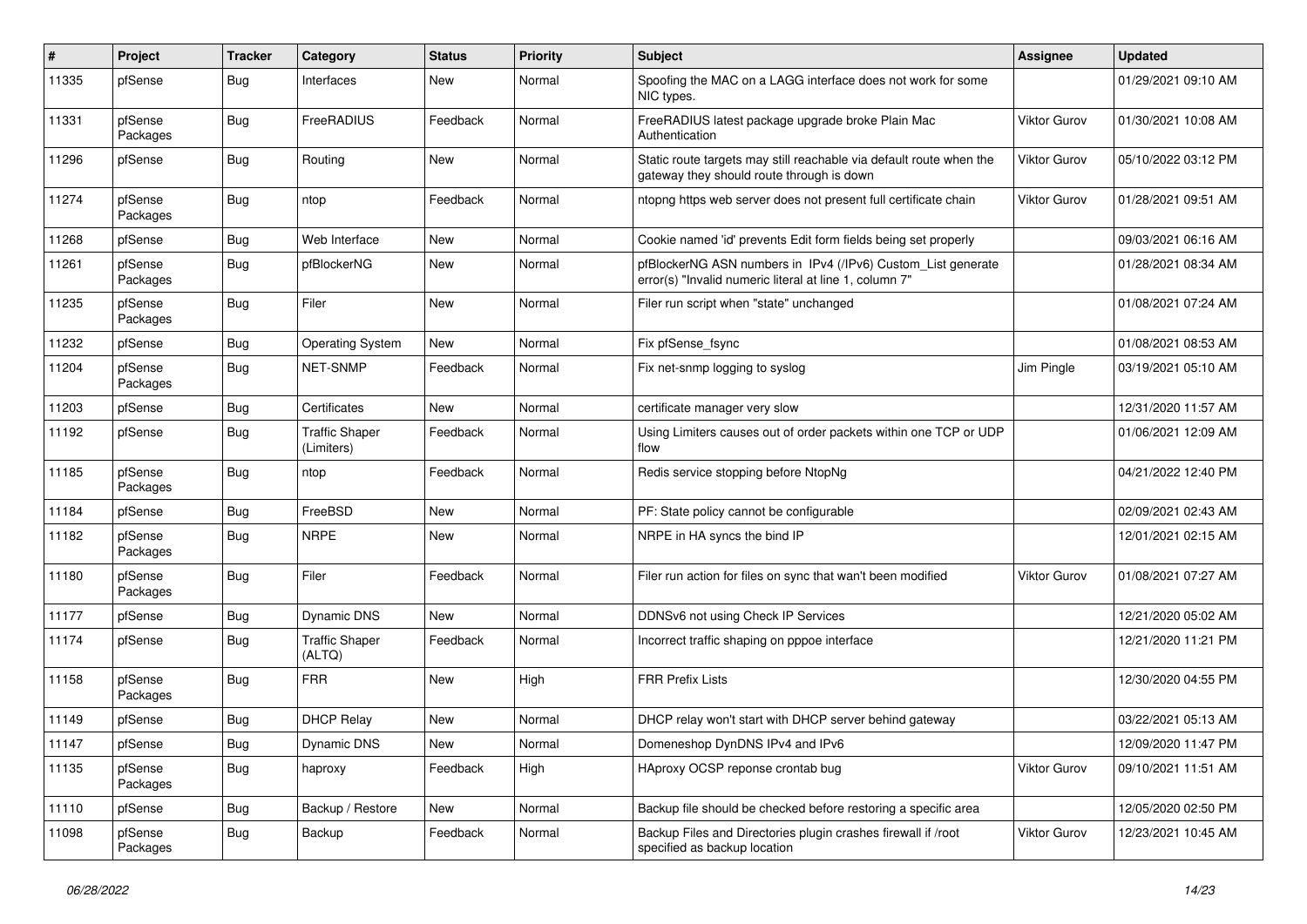| #     | Project             | <b>Tracker</b> | Category                 | <b>Status</b> | <b>Priority</b> | Subject                                                                                                                             | <b>Assignee</b>      | <b>Updated</b>      |
|-------|---------------------|----------------|--------------------------|---------------|-----------------|-------------------------------------------------------------------------------------------------------------------------------------|----------------------|---------------------|
| 11093 | pfSense             | Bug            | Wireless                 | New           | Low             | ral(4) driver non-functional in arm64                                                                                               |                      | 11/21/2020 10:45 AM |
| 11091 | pfSense             | Bug            | Interfaces               | New           | Normal          | Interfaces set as disabled in the configuration have an UP status in<br>the operating system at boot                                | Viktor Gurov         | 05/10/2022 03:12 PM |
| 11074 | pfSense<br>Packages | Bug            | <b>BIND</b>              | <b>New</b>    | Low             | bind Zone Settings Zones, Save button opens "Confirmation<br>required to save changes"                                              |                      | 11/16/2020 11:08 AM |
| 11054 | pfSense<br>Packages | <b>Bug</b>     | FreeRADIUS               | Assigned      | Normal          | Check Client Certificate CN not working as described                                                                                | <b>Viktor Gurov</b>  | 12/14/2021 07:22 AM |
| 11040 | pfSense<br>Packages | Bug            | pfBlockerNG              | New           | Normal          | pfb filter core faults when clearing firewall log                                                                                   |                      | 11/07/2020 01:44 PM |
| 11036 | pfSense<br>Packages | Bug            | haproxy                  | New           | Normal          | <b>HAproxy ACL</b>                                                                                                                  |                      | 02/11/2022 11:27 AM |
| 11000 | pfSense<br>Packages | Bug            | haproxy                  | New           | Very Low        | haproxy deprecated trick suggested                                                                                                  |                      | 12/23/2020 02:55 PM |
| 10994 | pfSense<br>Packages | Bug            | squidguard               | New           | Low             | SquidGuard Blacklists Restore Default button does not work                                                                          |                      | 10/20/2020 12:26 PM |
| 10990 | pfSense<br>Packages | <b>Bug</b>     | NET-SNMP                 | Feedback      | Normal          | net-snmp IPv6 listen address needs to be wrapped in square<br>brackets                                                              |                      | 03/19/2021 05:09 AM |
| 10989 | pfSense<br>Packages | Bug            | Snort                    | New           | Low             | Snort alert page has hidden characters in IPv6 address                                                                              |                      | 10/17/2020 04:06 PM |
| 10980 | pfSense             | <b>Bug</b>     | <b>Operating System</b>  | New           | Normal          | rc.local is executed at login by rc.initial, and not at boot time.                                                                  |                      | 10/19/2020 09:39 AM |
| 10959 | pfSense             | <b>Bug</b>     | <b>Traffic Graphs</b>    | Feedback      | Low             | Traffic graph stopped on interface used via netmap                                                                                  |                      | 02/22/2021 02:57 AM |
| 10952 | pfSense             | Bug            | Rules / NAT              | New           | Low             | Inconsistency in Subnet Defaults Between Firewall Rules and<br>Interface Address Assignments                                        |                      | 10/09/2020 12:50 PM |
| 10936 | pfSense<br>Packages | Bug            | haproxy                  | Feedback      | Normal          | both haproxy/haproxy-devel non-existent option lb-agent-chk                                                                         |                      | 04/21/2022 12:40 PM |
| 10935 | pfSense<br>Packages | Bug            | <b>FRR</b>               | New           | Normal          | FRR 0.6.7-6 - BGPD service recycled IPv6 without Route Map                                                                          |                      | 12/30/2020 05:00 PM |
| 10900 | pfSense<br>Packages | Bug            | Backup                   | Feedback      | Normal          | /packages/backup/backup.php?a=download&t=backup HTTP<br>504, or Sends PHP Error Message as ASCII/Text file Named<br>pfsense.bak.tgz |                      | 04/05/2022 01:51 AM |
| 10892 | pfSense             | <b>Bug</b>     | Rules / NAT              | New           | Low             | Large number of VLAN/LANs make floating rules are to read                                                                           | <b>Jared Dillard</b> | 02/01/2021 03:29 PM |
| 10875 | pfSense             | <b>Bug</b>     | Gateways                 | New           | Normal          | PPP periodic reset does not fully restore gateway group<br>round-robin functionality                                                | Luiz Souza           | 11/05/2020 07:44 AM |
| 10845 | pfSense<br>Packages | <b>Bug</b>     | apcupsd                  | New           | Normal          | apcupsd doesn't stop when not enabled                                                                                               |                      | 08/24/2020 10:16 AM |
| 10833 | pfSense             | Bug            | Configuration<br>Backend | New           | Normal          | unbound exits on configuration error when link status flaps on LAN<br>interface                                                     |                      | 08/13/2020 11:53 PM |
| 10822 | pfSense             | <b>Bug</b>     | DHCP (IPv6)              | New           | Normal          | Deprecated IPv6 prefix won't be announced as deprecated to<br>clients                                                               |                      | 08/10/2020 09:23 AM |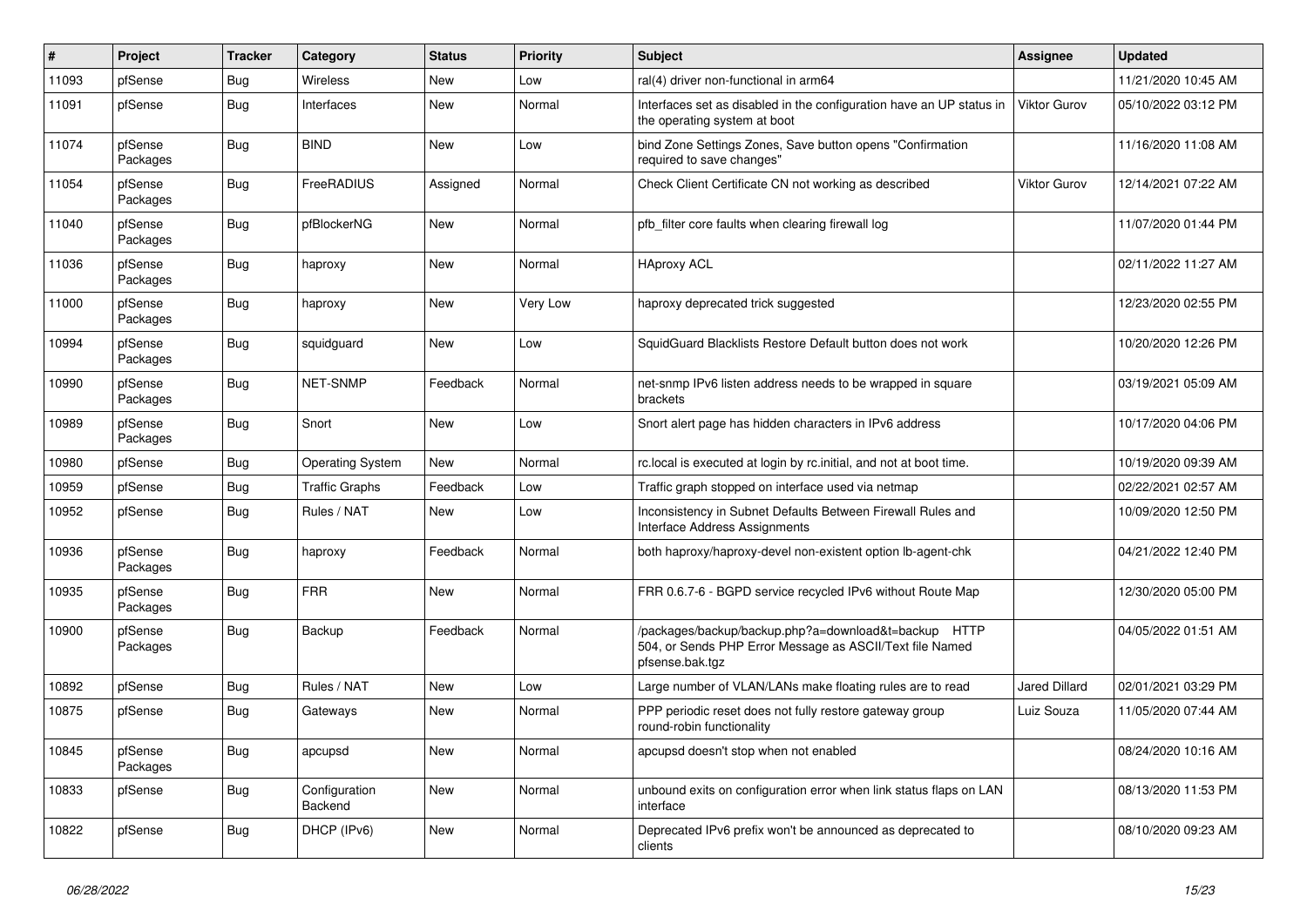| $\sharp$ | Project             | <b>Tracker</b> | Category                | <b>Status</b> | Priority | <b>Subject</b>                                                                                                    | <b>Assignee</b> | <b>Updated</b>      |
|----------|---------------------|----------------|-------------------------|---------------|----------|-------------------------------------------------------------------------------------------------------------------|-----------------|---------------------|
| 10791    | pfSense<br>Packages | Bug            | PIMD                    | <b>New</b>    | Normal   | Valid (vlan)interfaces do not get vif reporting "Invalid phyint<br>address"                                       |                 | 10/06/2020 09:20 AM |
| 10783    | pfSense<br>Packages | <b>Bug</b>     | ntop                    | New           | Normal   | NtopNG is very unstable on arm64                                                                                  |                 | 07/22/2020 09:07 AM |
| 10765    | pfSense             | <b>Bug</b>     | Authentication          | New           | Normal   | Ampersands in Idap_extended_query are escaped twice                                                               |                 | 09/02/2020 07:55 AM |
| 10760    | pfSense<br>Packages | Bug            | <b>BIND</b>             | New           | High     | pfSense BIND 9.14.12 server terminates due to assertion failure                                                   |                 | 07/11/2020 04:53 PM |
| 10729    | pfSense             | Bug            | Package System          | <b>New</b>    | Normal   | Certificate verification failed for pkg.freebsd.org                                                               |                 | 07/05/2020 01:12 AM |
| 10726    | pfSense             | <b>Bug</b>     | Rules / NAT             | New           | Normal   | Sticky-connections option is bugged - sticky-address cannot be<br>redefined                                       |                 | 11/12/2020 10:12 AM |
| 10715    | pfSense             | <b>Bug</b>     | <b>DHCP Relay</b>       | New           | Normal   | DHCPv6 relay always uses the "first" IPv6 address of an interface                                                 |                 | 06/29/2020 05:01 AM |
| 10714    | pfSense             | Bug            | DHCP (IPv6)             | New           | Normal   | radvd only gives out the prefix of the "first" IPv6 address of an<br>interface                                    |                 | 10/06/2020 01:03 PM |
| 10712    | pfSense             | Bug            | Rules / NAT             | <b>New</b>    | Normal   | "default allow LAN IPv6 to any" rule does not work right after boot<br>when using IPv6 PD                         |                 | 06/30/2020 12:17 AM |
| 10708    | pfSense             | <b>Bug</b>     | Upgrade                 | <b>New</b>    | Normal   | ZFS bootpool boot symlink issue                                                                                   | Luiz Souza      | 03/08/2021 07:03 AM |
| 10701    | pfSense             | Bug            | Web Interface           | New           | Very Low | Firewall Log too wide with Rule Description Column                                                                |                 | 06/25/2020 07:36 AM |
| 10695    | pfSense<br>Packages | Bug            | FreeRADIUS              | New           | Normal   | FreeRadius Accounting skipping MBs after reboot due to power<br>down                                              |                 | 06/24/2020 04:49 AM |
| 10693    | pfSense<br>Packages | Bug            | <b>BIND</b>             | <b>New</b>    | Normal   | pfSense Bind Zone Editor UI does not update zone serial number<br>when a change is made                           |                 | 09/01/2021 12:51 AM |
| 10692    | pfSense<br>Packages | Bug            | PIMD                    | Feedback      | Normal   | PIMD starts twice at boot                                                                                         |                 | 04/21/2022 12:40 PM |
| 10690    | pfSense             | <b>Bug</b>     | Installer               | <b>New</b>    | Low      | Not possible to make UFS install on ZFS formatted drive                                                           |                 | 04/21/2022 12:39 PM |
| 10671    | pfSense             | Bug            | <b>Operating System</b> | <b>New</b>    | Normal   | pfsense 2.4.5_1 does not boot on Gen2 2012R2 HyperV VM                                                            |                 | 05/09/2021 06:39 AM |
| 10624    | pfSense             | Bug            | <b>DNS Resolver</b>     | <b>New</b>    | Normal   | Unbound configuration memory leak with python module $+$ register<br><b>DHCP</b> leases active                    |                 | 02/26/2021 10:27 AM |
| 10608    | pfSense<br>Packages | Bug            | Squid                   | Feedback      | Normal   | Update squid port to 4.11-p2                                                                                      |                 | 03/02/2021 04:00 AM |
| 10606    | pfSense<br>Packages | <b>Bug</b>     | Snort                   | <b>New</b>    | Normal   | Snort Inline stopped working after upgrade to FreeBSD 12.1<br>(network traffic blocked after heavy load randomly) |                 | 05/28/2020 10:06 AM |
| 10601    | pfSense<br>Packages | Bug            | Status Monitoring       | <b>New</b>    | Normal   | Dashboard->Traffic Graphs Scale is capped for outbound                                                            |                 | 05/29/2020 10:13 AM |
| 10590    | pfSense<br>Packages | <b>Bug</b>     | pfBlockerNG             | <b>New</b>    | Normal   | pfBlockerNG: Invalid argument supplied for foreach()                                                              |                 | 05/26/2020 08:22 AM |
| 10584    | pfSense             | <b>Bug</b>     | Hardware / Drivers      | <b>New</b>    | Normal   | SG-3100 with M.2: shutdown instead of reboot                                                                      |                 | 07/21/2020 03:08 AM |
| 10577    | pfSense             | <b>Bug</b>     | Hardware / Drivers      | Feedback      | Normal   | intel x553 (c3000 chipset) loading x520 driver                                                                    |                 | 05/28/2020 03:59 AM |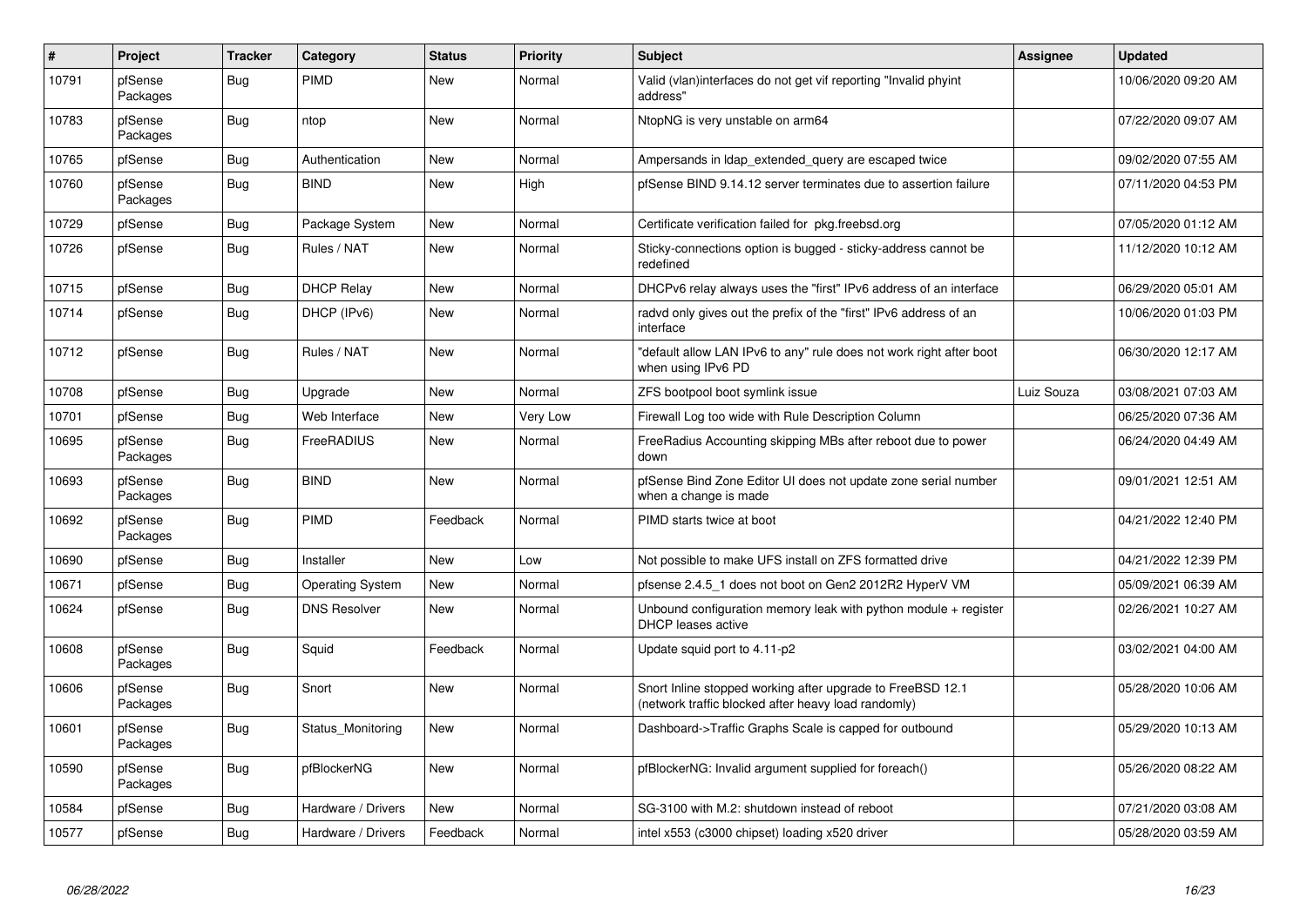| $\pmb{\#}$ | Project             | <b>Tracker</b> | Category                     | <b>Status</b> | <b>Priority</b> | <b>Subject</b>                                                                                                                                              | <b>Assignee</b>     | <b>Updated</b>      |
|------------|---------------------|----------------|------------------------------|---------------|-----------------|-------------------------------------------------------------------------------------------------------------------------------------------------------------|---------------------|---------------------|
| 10572      | pfSense<br>Packages | Bug            | Squid                        | Feedback      | Normal          | STARTTLS option is ignored                                                                                                                                  | Viktor Gurov        | 04/22/2022 02:20 AM |
| 10544      | pfSense             | Bug            | User Manager /<br>Privileges | <b>New</b>    | Normal          | It's not possible to add a user to group operator using the gui                                                                                             |                     | 04/21/2022 12:39 PM |
| 10530      | pfSense             | Bug            | Upgrade                      | New           | Normal          | Convert config version to be based on product version                                                                                                       |                     | 04/21/2022 12:39 PM |
| 10526      | pfSense<br>Packages | <b>Bug</b>     | pfBlockerNG                  | New           | Normal          | Package pfBlockerNG Crashes on Alert view                                                                                                                   |                     | 05/04/2020 08:59 AM |
| 10516      | pfSense<br>Packages | Bug            | <b>FRR</b>                   | New           | Normal          | <b>FRR Access list</b>                                                                                                                                      |                     | 12/06/2020 11:02 PM |
| 10513      | pfSense             | Bug            | Rules / NAT                  | <b>New</b>    | Normal          | State issues with policy routing and HA failover                                                                                                            |                     | 04/21/2022 12:39 PM |
| 10503      | pfSense<br>Packages | Bug            | <b>FRR</b>                   | New           | Normal          | Flapping any GW in multi-WAN influences restating all IPsec<br>tunnels in FRR which leads to dropping all IPsec VTI static routes<br>and related BGP issues |                     | 05/08/2020 07:51 PM |
| 10502      | pfSense<br>Packages | Bug            | lldpd                        | In Progress   | Normal          | LLDP spamming errors on Netgate XG-7100                                                                                                                     |                     | 04/21/2022 12:39 PM |
| 10493      | pfSense             | Bug            | <b>IPsec</b>                 | <b>New</b>    | Normal          | filter_get_vpns_list() issues                                                                                                                               |                     | 05/06/2020 01:07 AM |
| 10487      | pfSense<br>Packages | Bug            | Telegraf                     | New           | Normal          | Telegraf package not sending logs to influxdb server                                                                                                        |                     | 05/03/2020 07:09 PM |
| 10450      | pfSense<br>Packages | Bug            | Squid                        | Feedback      | Normal          | Squid reverse proxy switching peers                                                                                                                         | <b>Viktor Gurov</b> | 04/22/2022 02:21 AM |
| 10445      | pfSense<br>Packages | Bug            | <b>BIND</b>                  | Feedback      | Normal          | BIND crashed when added RPZ. rpz is not a master or slave zone.                                                                                             |                     | 04/21/2022 12:40 PM |
| 10436      | pfSense<br>Packages | Bug            | softflowd                    | <b>New</b>    | Normal          | softflowd no longer sends flow data after upgrade (v0.9.9_1 -><br>v1.0.0                                                                                    |                     | 06/07/2022 12:25 AM |
| 10429      | pfSense<br>Packages | Bug            | <b>Status Traffic Totals</b> | <b>New</b>    | Normal          | Status Traffic Total broken 2.4.5                                                                                                                           | Jared Dillard       | 02/27/2021 07:55 PM |
| 10426      | pfSense<br>Packages | Bug            | Filer                        | Feedback      | Normal          | Filer must validate that File name is uniq                                                                                                                  |                     | 04/20/2022 11:02 AM |
| 10393      | pfSense<br>Packages | Bug            | syslog-ng                    | Feedback      | Normal          | Syslog-ng TLS support is broken                                                                                                                             |                     | 04/21/2022 12:40 PM |
| 10370      | pfSense<br>Packages | Bug            | ntop                         | <b>New</b>    | Normal          | ntopng Timeseries not send to InfluxDB                                                                                                                      |                     | 03/30/2020 09:42 AM |
| 10352      | pfSense             | Bug            | Authentication               | New           | Very Low        | RADIUS authentication fails with MSCHAPv1 or MSCHAPv2 when<br>passwords contain international characters                                                    |                     | 06/20/2022 04:04 PM |
| 10342      | pfSense             | Bug            | <b>DNS Resolver</b>          | New           | Normal          | Unbound domain overrides stop resolving periodically. They only<br>resume after the service has been restarted.                                             |                     | 03/13/2020 10:35 AM |
| 10330      | pfSense<br>Packages | <b>Bug</b>     | <b>BIND</b>                  | Feedback      | Normal          | BIND zone configuration displays wrong DS resource record with<br>inline DNSSEC signing enabled                                                             |                     | 04/21/2022 12:40 PM |
| 10325      | pfSense             | <b>Bug</b>     | Notifications                | New           | Normal          | System/Advanced/Notifications/E-Mail - SMTP Notification E-Mail<br>auth password Unexpected Bahaviour                                                       |                     | 10/30/2020 08:17 AM |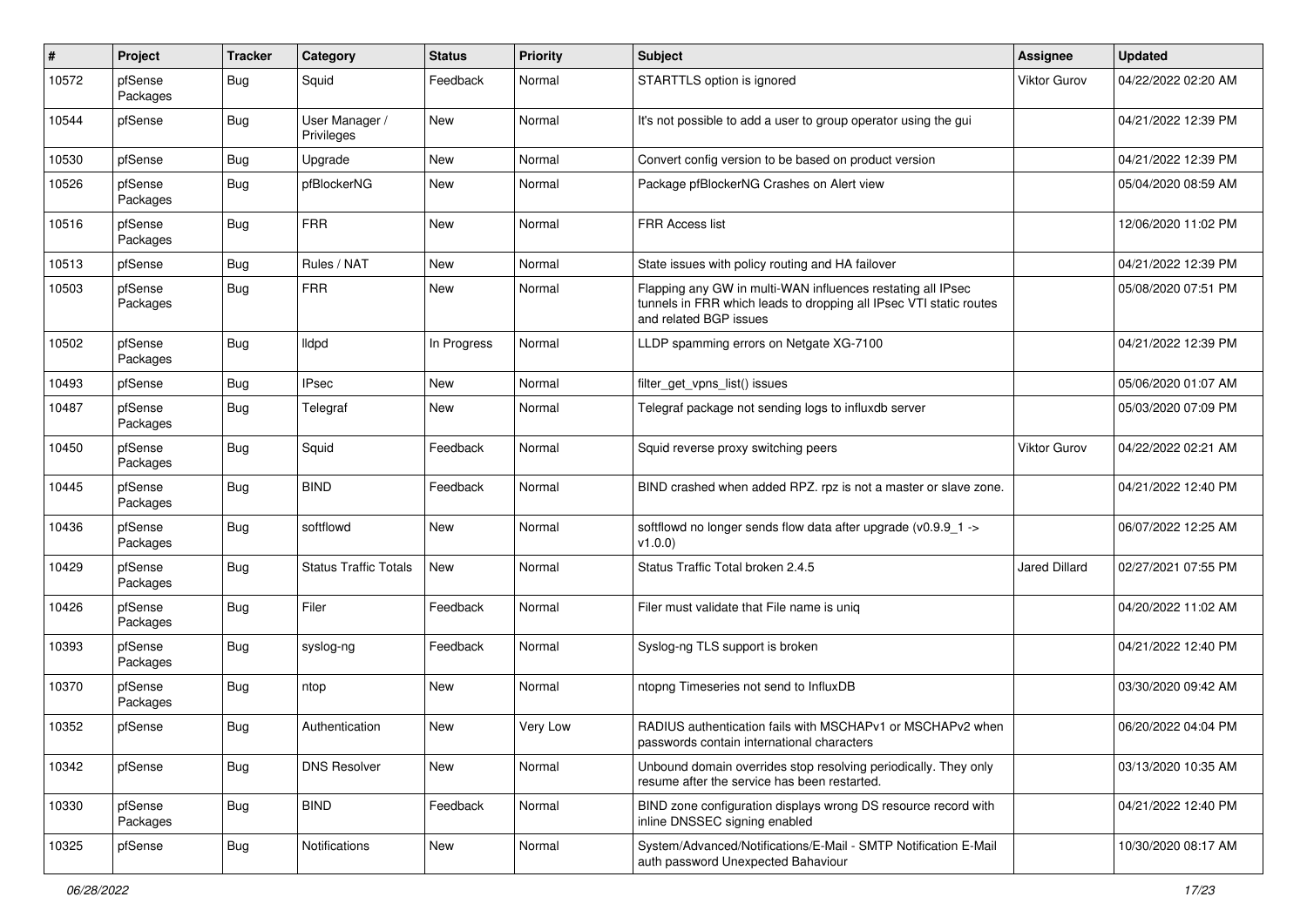| $\pmb{\#}$ | Project             | <b>Tracker</b> | Category            | <b>Status</b> | <b>Priority</b> | <b>Subject</b>                                                                                                    | <b>Assignee</b> | <b>Updated</b>      |
|------------|---------------------|----------------|---------------------|---------------|-----------------|-------------------------------------------------------------------------------------------------------------------|-----------------|---------------------|
| 10311      | pfSense             | Bug            | OpenVPN             | New           | Normal          | Too low net.link.ifqmaxlen causes packet drop under load when<br>using OpenVPN inside bridge interface under load |                 | 08/10/2021 03:10 AM |
| 10310      | pfSense             | Bug            | Upgrade             | New           | Normal          | Systems with low RAM and several packages may temporarily fail<br>to load large tables after an upgrade           |                 | 03/03/2020 07:55 AM |
| 10294      | pfSense<br>Packages | <b>Bug</b>     | <b>FRR</b>          | <b>New</b>    | Normal          | FRR Route Counts Incorrect on Status Page                                                                         | Jim Pingle      | 02/26/2020 11:08 AM |
| 10292      | pfSense<br>Packages | Bug            | Suricata            | New           | Normal          | Suricata not respecting SID Mgmt list                                                                             |                 | 02/27/2020 01:02 PM |
| 10279      | pfSense<br>Packages | <b>Bug</b>     | open-vm-tools       | <b>New</b>    | Normal          | pfSense's OpenVM Tools on ESXi 6.7 no longer provides guest vm<br>functionality                                   |                 | 03/01/2020 06:07 PM |
| 10278      | pfSense<br>Packages | <b>Bug</b>     | pfBlockerNG         | <b>New</b>    | Normal          | pfBlockerNG: Formatting issue on DNSBL stats page                                                                 |                 | 02/24/2020 01:36 PM |
| 10277      | pfSense             | <b>Bug</b>     | Web Interface       | <b>New</b>    | Normal          | Sorting the log entries does not use year value                                                                   |                 | 02/24/2020 07:46 AM |
| 10271      | pfSense             | <b>Bug</b>     | Web Interface       | New           | Normal          | Large number of VLAN/LANs make "Interfaces" menu hard to<br>access                                                |                 | 02/20/2020 04:46 AM |
| 10265      | pfSense<br>Packages | <b>Bug</b>     | <b>Notes</b>        | <b>New</b>    | Very Low        | Adding a Note with malformed title will force system restore                                                      |                 | 02/27/2020 10:12 AM |
| 10253      | pfSense<br>Packages | <b>Bug</b>     | pfBlockerNG         | <b>New</b>    | Normal          | pfblockerng-devel uses user interface for VIP causing issues with<br>other services                               |                 | 02/11/2020 09:17 AM |
| 10252      | pfSense<br>Packages | <b>Bug</b>     | pfBlockerNG         | New           | High            | pfblockerng-devel                                                                                                 |                 | 02/11/2020 05:18 PM |
| 10188      | pfSense<br>Packages | <b>Bug</b>     | pfBlockerNG         | <b>New</b>    | Normal          | Reputation tab is not working                                                                                     |                 | 01/24/2020 10:06 AM |
| 10164      | pfSense<br>Packages | Bug            | pfBlockerNG         | New           | Normal          | pfBlockerNG dashboard widget position is not maintained when<br>updating                                          |                 | 01/06/2020 10:06 AM |
| 10150      | pfSense             | <b>Bug</b>     | <b>IGMP Proxy</b>   | <b>New</b>    | Normal          | IGMP Proxy does not scale to hundreds of streams                                                                  |                 | 01/03/2020 02:56 AM |
| 10143      | pfSense             | Bug            | <b>DNS Resolver</b> | New           | Normal          | System hostname DNS entry is assigned to the wrong IP on<br>multi-wan setups                                      |                 | 12/31/2019 02:33 PM |
| 10000      | pfSense             | <b>Bug</b>     | Dynamic DNS         | New           | Normal          | Azure Dynamic DNS A and AAAA Records for Apex Zone                                                                |                 | 03/31/2020 09:03 AM |
| 9999       | pfSense<br>Packages | <b>Bug</b>     | pfBlockerNG         | New           | Normal          | unbound fatal error if System Domain in DNSBL and System<br>Domain Local Zone Type is Redirect                    |                 | 12/25/2019 08:10 AM |
| 9934       | pfSense<br>Packages | <b>Bug</b>     | Suricata            | New           | Normal          | suricata update kills WAN interface                                                                               |                 | 02/20/2020 09:17 AM |
| 9895       | pfSense<br>Packages | Bug            | Snort               | New           | Normal          | snort reinstallation failed                                                                                       |                 | 06/23/2021 08:01 AM |
| 9889       | pfSense             | <b>Bug</b>     | Certificates        | New           | Very Low        | CRL check for Intermediate CA CRLs fails                                                                          | Jim Pingle      | 11/08/2019 11:03 AM |
| 9887       | pfSense             | <b>Bug</b>     | Rules / NAT         | New           | Low             | Rule separator positions change when deleting multiple rules                                                      |                 | 05/10/2022 03:11 PM |
| 9837       | pfSense             | <b>Bug</b>     | Interfaces          | New           | Very Low        | ipv6 is not completely disabled on the interfaces                                                                 |                 | 10/24/2019 01:16 AM |
| 9805       | pfSense             | Bug            | Dynamic DNS         | New           | Normal          | dynDNS cloudflare multiple entries                                                                                |                 | 10/02/2019 04:51 PM |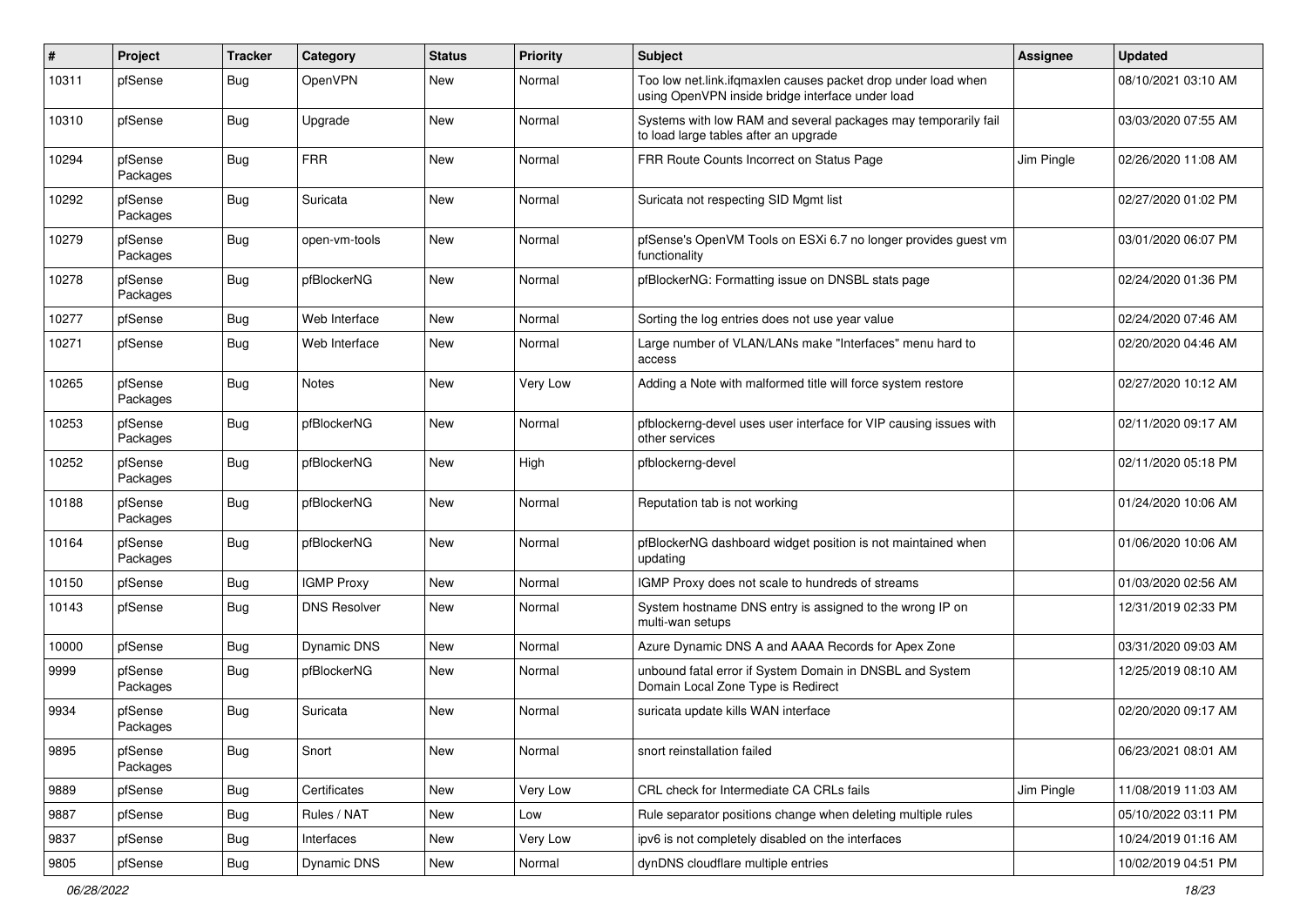| $\sharp$ | Project             | <b>Tracker</b> | Category                     | <b>Status</b> | Priority | <b>Subject</b>                                                                                                       | <b>Assignee</b>      | <b>Updated</b>      |
|----------|---------------------|----------------|------------------------------|---------------|----------|----------------------------------------------------------------------------------------------------------------------|----------------------|---------------------|
| 9755     | pfSense             | Bug            | Package System               | <b>New</b>    | Very Low | package description wrong link<br>https://www.freshports.org/security/openvpn-client-export                          |                      | 09/13/2019 07:22 AM |
| 9737     | pfSense             | Bug            | <b>Traffic Graphs</b>        | New           | Normal   | traffic-graphs is shows incorrect units inside the chart                                                             |                      | 09/09/2019 06:35 AM |
| 9724     | pfSense<br>Packages | <b>Bug</b>     | pfBlockerNG                  | New           | High     | pfblockerng-firewall-filter-service-will-not-start                                                                   |                      | 09/05/2019 06:32 AM |
| 9707     | pfSense<br>Packages | Bug            | pfBlockerNG                  | <b>New</b>    | Normal   | Some networks already existing in deny Feeds are not stopped<br>even if existing in custom deny list                 |                      | 08/28/2019 10:03 AM |
| 9698     | pfSense             | Bug            | <b>RRD Graphs</b>            | <b>New</b>    | Normal   | Monitoring graphs do not retain state after auto-refresh                                                             |                      | 08/26/2019 02:09 AM |
| 9690     | pfSense             | Bug            | Interfaces                   | <b>New</b>    | Normal   | Ethernet flow control should be disabled by default                                                                  |                      | 08/19/2019 06:45 PM |
| 9677     | pfSense             | Bug            | Dashboard                    | <b>New</b>    | Normal   | Dashboard hangs when widget needs data from a remote host<br>which is down                                           |                      | 08/13/2019 09:15 AM |
| 9676     | pfSense<br>Packages | <b>Bug</b>     | pfBlockerNG                  | <b>New</b>    | Normal   | AS lookup fails                                                                                                      |                      | 12/26/2019 12:17 AM |
| 9664     | pfSense             | Bug            | Dynamic DNS                  | New           | Normal   | DynDNS and Dual-wan problem with CloudFlare (works with No-Ip)                                                       |                      | 08/03/2019 10:00 AM |
| 9662     | pfSense<br>Packages | Bug            | pfBlockerNG                  | <b>New</b>    | Normal   | PfblockerNG do not update after pfsense reboot and wait for next<br>cron task                                        |                      | 08/20/2019 09:00 AM |
| 9654     | pfSense             | Bug            | <b>DNS Resolver</b>          | <b>New</b>    | Normal   | After reboot, the DNS resolver must be restarted before it will<br>advertise the ipv6 DNS address of the router.     |                      | 11/20/2020 03:12 AM |
| 9650     | pfSense             | Bug            | Gateways                     | <b>New</b>    | Normal   | IPv6 connection drops (ir-)regular on Kabelvodafone (German<br>cable ISP)                                            |                      | 07/27/2019 07:14 AM |
| 9626     | pfSense             | Bug            | Web Interface                | New           | Normal   | When deny write permission is assigned to a user, there is no error<br>feedback if the user tries to write something |                      | 06/25/2022 05:41 PM |
| 9585     | pfSense             | <b>Bug</b>     | Interfaces                   | New           | Normal   | 6RD: Unable to reach hosts on within same 6rd-domain                                                                 |                      | 08/14/2019 02:39 PM |
| 9568     | pfSense<br>Packages | Bug            | Squid                        | <b>New</b>    | Normal   | UFSSwapDir::openLog: Failed to open swap log.                                                                        |                      | 05/29/2019 09:18 PM |
| 9566     | pfSense             | Bug            | <b>Traffic Graphs</b>        | <b>New</b>    | Normal   | Traffic graph displays traffic incorrectly                                                                           |                      | 11/18/2019 07:54 AM |
| 9537     | pfSense<br>Packages | Bug            | <b>Status Traffic Totals</b> | <b>New</b>    | Normal   | One month offset in displayed data between time changes                                                              | <b>Jared Dillard</b> | 05/01/2020 08:27 AM |
| 9504     | pfSense             | Bug            | <b>Dynamic DNS</b>           | <b>New</b>    | Normal   | Multiple Dynamic DNS update notifications for the same interface,<br>not differentiated by the hostname              |                      | 05/07/2019 07:46 AM |
| 9500     | pfSense<br>Packages | <b>Bug</b>     | haproxy                      | New           | Normal   | HAproxy does not delete non-applicable action config                                                                 |                      | 01/18/2022 06:28 AM |
| 9497     | pfSense<br>Packages | Bug            | AWS VPC                      | <b>New</b>    | Normal   | AWS VPN Wizard: WebGUI times out.                                                                                    |                      | 11/13/2019 10:07 AM |
| 9495     | pfSense<br>Packages | Bug            | AWS VPC                      | <b>New</b>    | Normal   | AWS VPC VPN wizard produces incorrect config (SHA256 should<br>be SHA1)                                              |                      | 08/19/2019 02:45 PM |
| 9486     | pfSense<br>Packages | Bug            | softflowd                    | <b>New</b>    | Very Low | ifindex values used for softflowd are incorrect                                                                      |                      | 08/14/2019 02:30 PM |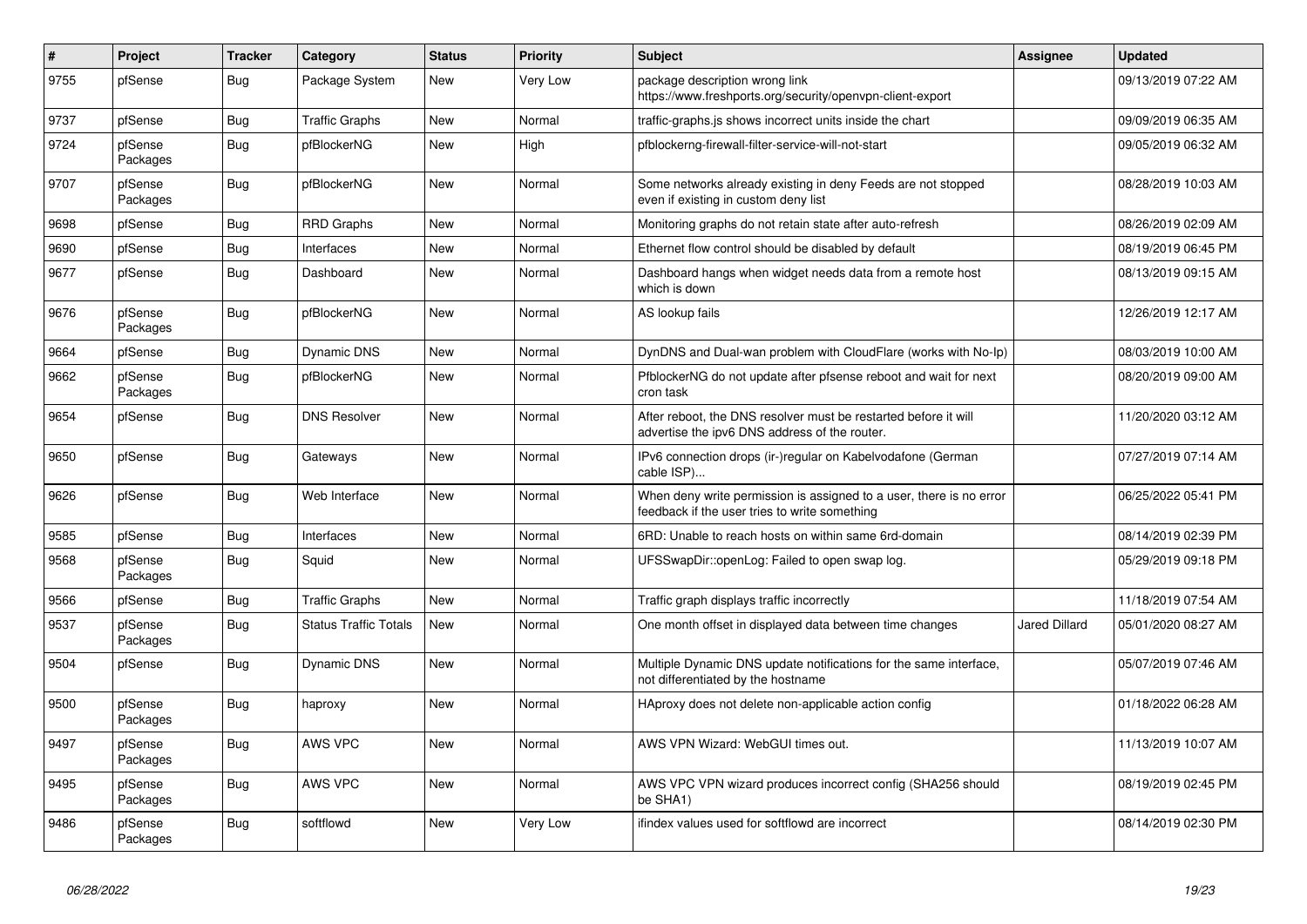| $\sharp$ | Project             | <b>Tracker</b> | Category                     | <b>Status</b> | Priority  | <b>Subject</b>                                                                                        | <b>Assignee</b>       | <b>Updated</b>      |
|----------|---------------------|----------------|------------------------------|---------------|-----------|-------------------------------------------------------------------------------------------------------|-----------------------|---------------------|
| 9485     | pfSense             | Bug            | User Manager /<br>Privileges | New           | Normal    | password match error on system_usermanager causes Group<br>membership to be reset.                    |                       | 04/26/2019 08:52 AM |
| 9453     | pfSense             | Bug            | <b>LAGG Interfaces</b>       | New           | Normal    | VLAN Interfaces on LAGG get orphaned at boot                                                          |                       | 08/21/2019 11:16 AM |
| 9384     | pfSense             | Bug            | Interfaces                   | Confirmed     | Normal    | devd putting "\$" before variable contents when using single quotes                                   |                       | 04/21/2022 12:39 PM |
| 9353     | pfSense             | Bug            | Dashboard                    | <b>New</b>    | Low       | PHPSession errors from limited access to dashboard and widgets                                        |                       | 10/06/2020 09:31 AM |
| 9349     | pfSense             | Bug            | <b>IPsec</b>                 | Confirmed     | Normal    | IPSec service start/stop/restart fails after settings change                                          | Markus<br>Stockhausen | 10/30/2020 01:33 PM |
| 9348     | pfSense<br>Packages | Bug            | <b>ACME</b>                  | <b>New</b>    | Normal    | Results of Acme certificate issuance/renewal are not properly<br>formatted                            |                       | 02/22/2019 12:08 PM |
| 9344     | pfSense             | Bug            | Translations                 | <b>New</b>    | Normal    | OpenVPN click NCP Algorithms will always go to DH Parameters<br>website(in Chinese-Taiwan)            |                       | 10/21/2021 03:48 AM |
| 9343     | pfSense             | Bug            | DHCP (IPv4)                  | <b>New</b>    | Normal    | diag_arp.php times out with large DHCPD leases table                                                  |                       | 08/14/2019 01:19 PM |
| 9338     | pfSense             | Bug            | <b>IGMP Proxy</b>            | <b>New</b>    | Normal    | igmpproxy ignoring downstream vlan interface                                                          |                       | 02/22/2019 03:48 AM |
| 9337     | pfSense<br>Packages | Bug            | Telegraf                     | <b>New</b>    | Normal    | Telegraf ping input fails                                                                             |                       | 02/18/2019 10:40 AM |
| 9335     | pfSense<br>Packages | Bug            | haproxy                      | Feedback      | Normal    | Stored XSS in HAProxy / haproxy listeners edit.php                                                    | Jim Pingle            | 02/18/2019 09:35 AM |
| 9296     | pfSense             | Bug            | Aliases / Tables             | Confirmed     | Low       | Alias content is sometimes incomplete when mixing FQDN and IP<br>address                              | Reid Linnemann        | 06/18/2022 03:12 PM |
| 9295     | pfSense             | Bug            | PPPoE Server                 | <b>New</b>    | Very High | IPv6 PD does not work with PPPOE (Server & Client)                                                    |                       | 05/15/2022 10:53 AM |
| 9286     | pfSense<br>Packages | Bug            | squidguard                   | New           | Normal    | squidGuard - Unable to change IP for sgerror.php URL in<br>configuration                              |                       | 11/13/2019 10:07 AM |
| 9261     | pfSense<br>Packages | Bug            | haproxy                      | <b>New</b>    | Normal    | haproxy GUI failure                                                                                   |                       | 01/08/2019 12:41 PM |
| 9247     | pfSense<br>Packages | Bug            | haproxy                      | New           | Low       | HAProxy multiple server selection on stats pages doesn't work                                         |                       | 01/02/2019 04:44 PM |
| 9241     | pfSense             | <b>Bug</b>     | Interfaces                   | <b>New</b>    | Normal    | Ethernet link cycles up/down if "auto-negotiate" is explicitly<br>selected in interface configuration |                       | 12/31/2018 08:36 PM |
| 9229     | pfSense<br>Packages | Bug            | Tinc                         | <b>New</b>    | Normal    | Tinc package: no way of specifying multiple critical configuration<br>parameters from web interface   |                       | 08/13/2019 09:25 AM |
| 9192     | pfSense             | Bug            | <b>PPP</b> Interfaces        | <b>New</b>    | Normal    | PPPoE daemon selects wrong interface                                                                  |                       | 08/20/2019 10:05 AM |
| 9183     | pfSense             | Bug            | <b>LAGG Interfaces</b>       | New           | Very Low  | OpenVPN Lagg Interface not working after restart or new start                                         |                       | 08/21/2019 11:17 AM |
| 9179     | pfSense             | <b>Bug</b>     | <b>NAT Reflection</b>        | New           | Normal    | NAT reflection fix implemented for #8604 is causing WebUI and<br>XMLRPC to fail on slave              |                       | 03/27/2020 08:01 PM |
| 9167     | pfSense             | <b>Bug</b>     | Rules / NAT                  | New           | Normal    | Some Important ICMPv6 Traffic Not Allowed by Default Rules                                            |                       | 08/14/2019 01:00 PM |
| 9149     | pfSense             | Bug            | Package System               | New           | Low       | Continued issues with /tmp and /var in RAM on 2.4                                                     |                       | 11/24/2018 11:56 AM |
| 9143     | pfSense<br>Packages | Bug            | ntop                         | New           | Normal    | ntopng not displaying values in historical correctly                                                  |                       | 11/22/2018 07:24 AM |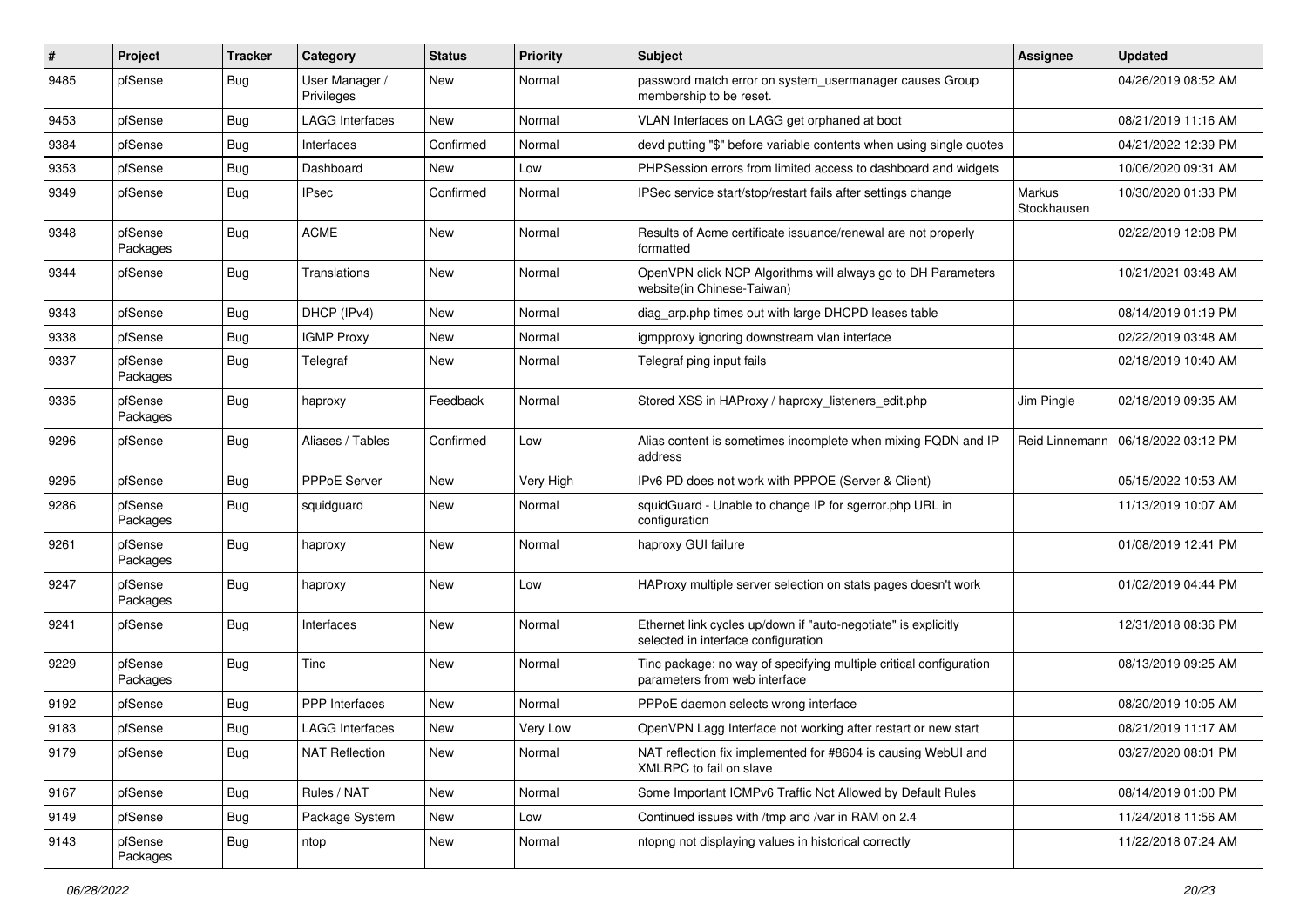| $\#$ | Project             | <b>Tracker</b> | Category                                 | <b>Status</b> | <b>Priority</b> | Subject                                                                                           | <b>Assignee</b> | <b>Updated</b>      |
|------|---------------------|----------------|------------------------------------------|---------------|-----------------|---------------------------------------------------------------------------------------------------|-----------------|---------------------|
| 9140 | pfSense             | Bug            | Logging                                  | New           | Very Low        | Unexpected rule can be displayed when looking up filter log entry<br>with multiple matching rules |                 | 08/19/2019 02:56 PM |
| 9139 | pfSense<br>Packages | Bug            | Telegraf                                 | New           | Normal          | telegraf: add ping for default gateway(s)                                                         |                 | 05/21/2020 04:23 PM |
| 9138 | pfSense<br>Packages | Bug            | Telegraf                                 | New           | Normal          | telegraf: add section for custom config lines                                                     |                 | 02/18/2019 03:36 PM |
| 9136 | pfSense             | <b>Bug</b>     | DHCP (IPv6)                              | New           | High            | IPv6 Tracking Interfaces Lose IPv6 Address in Certain Cases                                       |                 | 04/21/2022 12:39 PM |
| 9123 | pfSense             | Bug            | Interfaces                               | Feedback      | Very High       | Adding/configuring vlan on ixl-devices causes aq_add_macvlan err<br>$-53$ , aq error 14           | Luiz Souza      | 05/16/2022 07:57 AM |
| 9101 | pfSense             | <b>Bug</b>     | <b>Traffic Graphs</b>                    | New           | Normal          | Traffic Graphs/Dashboard Slows Downloads Being Performed by<br>the Same Firefox Browser           |                 | 08/21/2019 09:18 AM |
| 9094 | pfSense             | Bug            | Hardware / Drivers                       | Assigned      | Normal          | MBT console settings are not forced to video console                                              |                 | 11/07/2018 10:23 AM |
| 9087 | pfSense             | <b>Bug</b>     | <b>Traffic Graphs</b>                    | New           | Normal          | Traffic Graph Widget Legend Not Updating                                                          |                 | 08/14/2019 12:38 PM |
| 9079 | pfSense<br>Packages | Bug            | ntop                                     | New           | Normal          | High CPU usage of ntopng even during IDLE and no network traffic                                  |                 | 12/16/2018 02:40 PM |
| 9037 | pfSense             | Bug            | <b>DNS Resolver</b>                      | <b>New</b>    | Normal          | Unbound not logging to syslog after reboot                                                        |                 | 10/12/2018 05:09 AM |
| 9035 | pfSense             | <b>Bug</b>     | Rules / NAT                              | New           | Normal          | Inactive Interfaces are Hidden in Firewall Rules                                                  |                 | 08/14/2019 12:39 PM |
| 9025 | pfSense<br>Packages | Bug            | squidguard                               | New           | Normal          | SquidGard + Target categories                                                                     |                 | 10/08/2018 01:00 AM |
| 9024 | pfSense             | Bug            | <b>Traffic Shaper</b><br>(Limiters)      | Feedback      | Normal          | Ping packet loss under load when using limiters                                                   |                 | 05/12/2022 11:55 AM |
| 9012 | pfSense<br>Packages | Bug            | Squid                                    | New           | Very Low        | Captive Portal authentication in Squid Proxy Server does not work                                 |                 | 10/12/2019 05:06 AM |
| 8964 | pfSense             | Bug            | <b>IPsec</b>                             | <b>New</b>    | High            | IPsec async cryptography advanced setting - TCP traffic not<br>passing through                    | Luiz Souza      | 12/08/2020 12:09 PM |
| 8963 | pfSense             | <b>Bug</b>     | <b>Traffic Shaper</b><br>(Limiters)      | New           | Normal          | 2.4.4 Limiters don't work after CARP fail-over                                                    |                 | 12/10/2018 06:40 AM |
| 8909 | pfSense<br>Packages | <b>Bug</b>     | Tinc                                     | New           | Normal          | tinc package makes /rc.newwanip looping forever                                                   |                 | 08/13/2019 09:25 AM |
| 8902 | pfSense<br>Packages | Bug            | haproxy                                  | <b>New</b>    | Normal          | HAproxy package not use custom DNS for lookup on apply new<br>config                              |                 | 09/16/2018 08:16 AM |
| 8882 | pfSense             | Bug            | Interfaces                               | Incomplete    | Normal          | Interface assignments lost on reboot                                                              |                 | 02/17/2022 02:24 PM |
| 8846 | pfSense             | Bug            | Gateways                                 | New           | Low             | Misleading gateway error message adding/editing static routes<br>using a disabled interface       |                 | 08/21/2019 11:29 AM |
| 8831 | pfSense             | Bug            | IPv6 Router<br>Advertisements<br>(RADVD) | New           | Very High       | Radvd causes latency spikes                                                                       |                 | 04/19/2021 04:51 AM |
| 8827 | pfSense<br>Packages | <b>Bug</b>     | squidguard                               | New           | Normal          | Squidguard: ACL redirect modes 'redirect' and 'err page' send<br>unresolvable URLs to the client. | Viktor Gurov    | 12/21/2021 05:49 AM |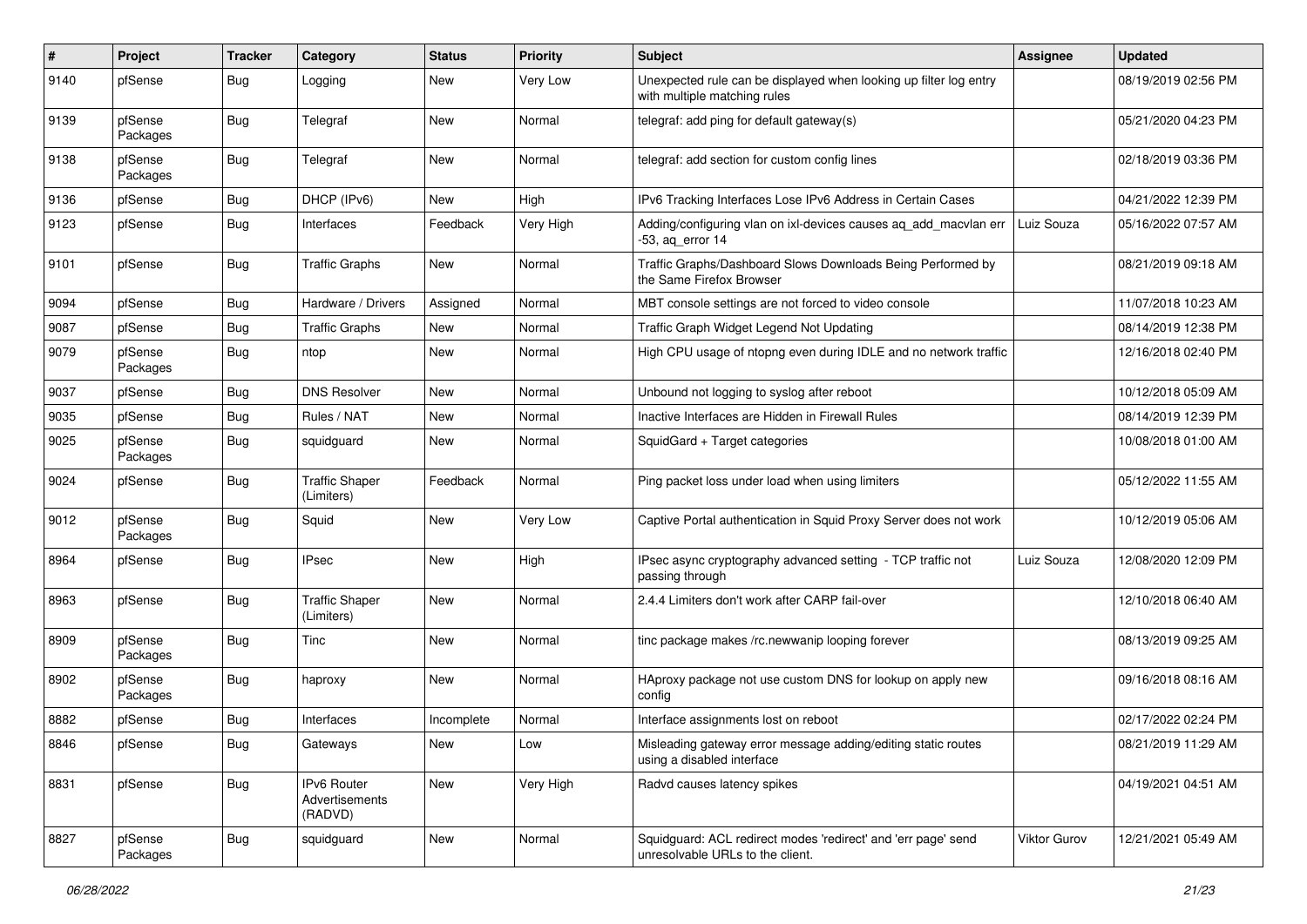| #    | Project             | <b>Tracker</b> | Category          | <b>Status</b> | Priority | Subject                                                                                                                                    | Assignee   | <b>Updated</b>      |
|------|---------------------|----------------|-------------------|---------------|----------|--------------------------------------------------------------------------------------------------------------------------------------------|------------|---------------------|
| 8820 | pfSense             | Bug            | Rules / NAT       | New           | Low      | System/Advanced/Misc - "Do not kill connections when schedule<br>expires" UN-checked still leaves existing connections open.               |            | 07/28/2020 10:59 AM |
| 8815 | pfSense             | Bug            | Interfaces        | New           | Normal   | IP addresses are removed from interfaces when link is lost and<br>either IPv4 or IPv6 is dynamic                                           | Luiz Souza | 07/21/2021 07:49 AM |
| 8804 | pfSense             | Bug            | PPP Interfaces    | <b>New</b>    | Normal   | Netgate SG-1000 PPPoE Keepalives not prioritized, internet drops                                                                           |            | 08/20/2019 10:06 AM |
| 8770 | pfSense             | Bug            | Interfaces        | New           | Normal   | QinQ interfaces always show as active                                                                                                      |            | 02/01/2020 09:47 AM |
| 8752 | pfSense<br>Packages | Bug            | squidguard        | New           | Normal   | For SquidGuard in "Common ACL" menu "Target Rules List"<br>"access" option always stays with default value '---' for my Target<br>category |            | 08/06/2018 05:53 AM |
| 8711 | pfSense             | Bug            | <b>IGMP Proxy</b> | New           | Normal   | igmpproxy with PPPoE Interfaces                                                                                                            |            | 07/28/2018 09:21 AM |
| 8705 | pfSense<br>Packages | Bug            | syslog-ng         | New           | Normal   | Syslog-NG error in latest snapshot                                                                                                         |            | 07/27/2018 10:17 AM |
| 8686 | pfSense             | <b>Bug</b>     | <b>IPsec</b>      | <b>New</b>    | Normal   | IPsec VTI: Assigned interface firewall rules are never parsed                                                                              |            | 02/10/2021 12:15 PM |
| 8614 | pfSense             | Bug            | DHCP (IPv4)       | New           | Normal   | Cannot remove Additional BOOTP/DHCP Options                                                                                                |            | 08/21/2019 09:15 AM |
| 8611 | pfSense             | <b>Bug</b>     | Interfaces        | In Progress   | Normal   | unable to receive IPv6 RA's on SG-1000, default route lost                                                                                 | Luiz Souza | 02/01/2021 03:31 PM |
| 8589 | pfSense<br>Packages | Bug            | FreeRADIUS        | <b>New</b>    | Normal   | FreeRadius 0.15.5_2 ignoring tunnelled-reply=no                                                                                            |            | 02/18/2019 03:40 PM |
| 8576 | pfSense             | Bug            | Rules / NAT       | Feedback      | Low      | pfSense stops passing traffic after some time when using<br>Outbound NAT pool w/ Sticky Address                                            |            | 10/28/2021 01:47 PM |
| 8570 | pfSense             | Bug            | <b>XML Parser</b> | New           | Normal   | Empty (dn)shaper config gets populated with newline                                                                                        |            | 08/20/2019 02:45 PM |
| 8567 | pfSense             | <b>Bug</b>     | CARP              | New           | Normal   | Using IPv6 VIP alias for services may affect CARP IPv6 VIP work                                                                            |            | 06/12/2018 01:26 PM |
| 8566 | pfSense             | Bug            | CARP              | New           | Normal   | Wrong IPv6 source in NS request in case using of IPv6 alias                                                                                |            | 06/12/2018 01:26 PM |
| 8560 | pfSense<br>Packages | <b>Bug</b>     | <b>ACME</b>       | New           | Normal   | ACME: can't update DNS records in DNSMadeEasy registar for<br>several domains with different API keys/ids                                  |            | 06/08/2018 01:28 PM |
| 8526 | pfSense             | Bug            | Interfaces        | New           | Normal   | DHCP client ignores server replies when 802.1q tagging is used                                                                             |            | 08/14/2019 10:52 AM |
| 8516 | pfSense<br>Packages | Bug            | FreeRADIUS        | New           | Normal   | FreeRADIUS requires settings re-saved after pfSense upgrade                                                                                | Jim Pingle | 12/31/2021 05:58 PM |
| 8513 | pfSense<br>Packages | Bug            | FreeRADIUS        | New           | High     | Freeradius 3.x Idap problem                                                                                                                |            | 02/18/2019 05:22 PM |
| 8512 | pfSense             | <b>Bug</b>     | PPP Interfaces    | New           | Normal   | PPPoE reconnect fails after interface flap                                                                                                 |            | 08/20/2019 10:06 AM |
| 8502 | pfSense             | <b>Bug</b>     | Web Interface     | Confirmed     | Low      | main (top) menu items do not drop down in some cases                                                                                       |            | 07/06/2020 02:39 PM |
| 8500 | pfSense             | Bug            | Dynamic DNS       | New           | Low      | Incorrect categorization of status/info messages from phpDynDNS                                                                            |            | 08/16/2019 12:50 PM |
| 8464 | pfSense             | <b>Bug</b>     | Wireless          | New           | Very Low | Wireless USB card does not connect to WiFi automatically after<br>reboot/halt                                                              |            | 06/19/2020 03:44 AM |
| 8454 | pfSense<br>Packages | Bug            | arpwatch          | New           | Very Low | Arpwatch package break email notifications from other sources                                                                              |            | 06/23/2022 07:49 PM |
| 8438 | pfSense<br>Packages | <b>Bug</b>     | haproxy           | New           | High     | haproxy: can't use ACL for cert with http-response actions                                                                                 |            | 05/24/2018 01:12 PM |